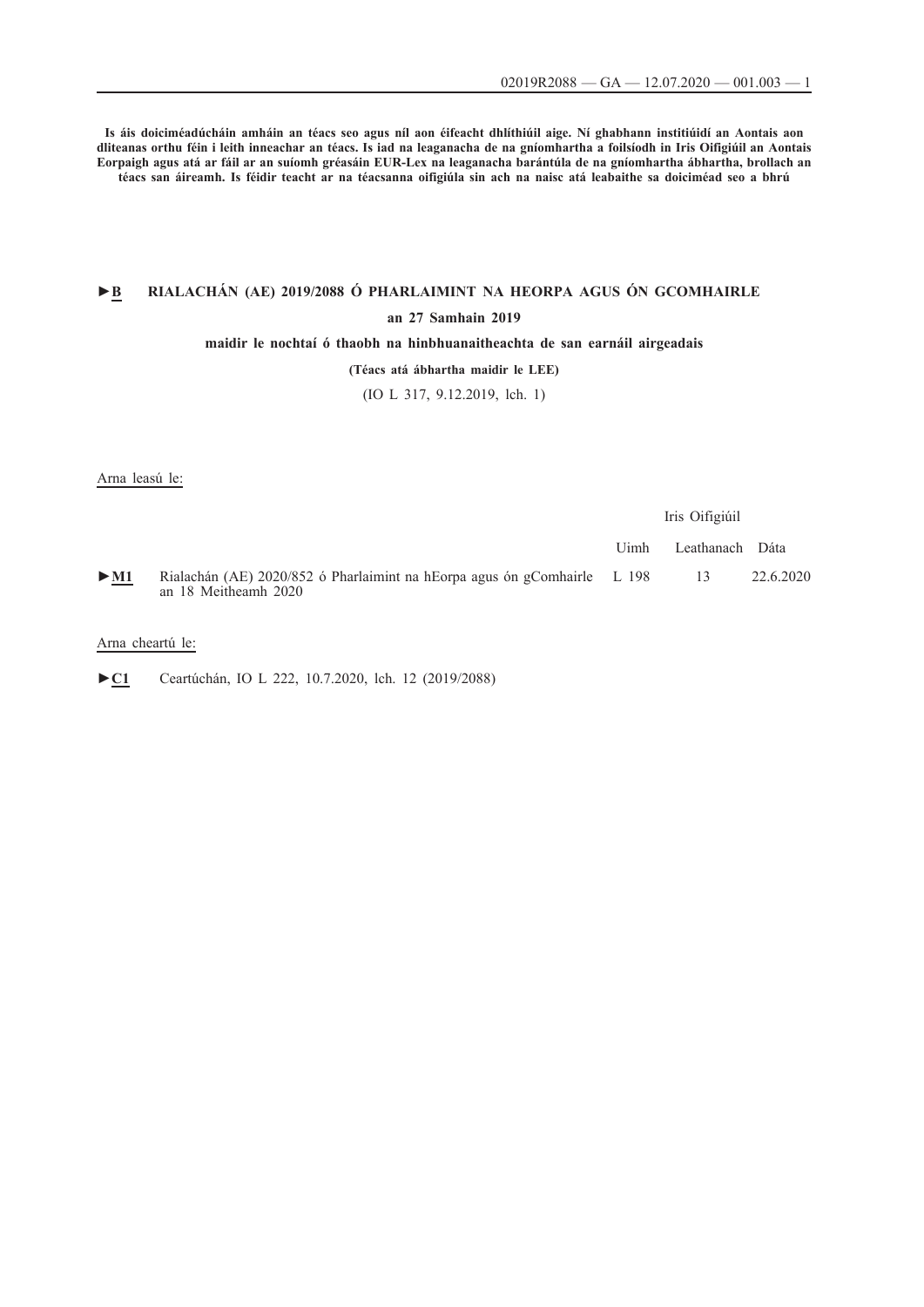### **RIALACHÁN (AE) 2019/2088 Ó PHARLAIMINT NA HEORPA AGUS ÓN GCOMHAIRLE**

#### **an 27 Samhain 2019**

### **maidir le nochtaí ó thaobh na hinbhuanaitheachta de san earnáil airgeadais**

**(Téacs atá ábhartha maidir le LEE)**

### *Airteagal 1*

## **Ábhar**

Leagtar síos leis an Rialachán seo rialacha comhchuibhithe do rannpháirtithe sa mhargadh airgeadais agus do chomhairleoirí airgeadais maidir leis an trédhearcacht i dtaobh comhtháthú rioscaí inbhuanaitheachta agus i dtaobh dhrochthionchair inbhuanaitheachta a mheas ina bpróisis agus ó thaobh faisnéis ó thaobh na hinbhuanaitheachta de a chur ar fáil i dtaca le táirgí airgeadais.

### *Airteagal 2*

#### **Sainmhínithe**

Chun críocha an Rialacháin seo, tá feidhm ag na sainmhínithe seo a leanas:

- (1) ciallaíonn "rannpháirtí sa mhargadh airgeadais":
	- (a) gnóthas árachais a chuireann táirge infheistíochta atá árachasbhunaithe (IBIP) ar fáil;
	- (b) institiúid chreidmheasa a sholáthraíonn bainistíocht punainne;
	- (c) institiúidí le haghaidh soláthair sochair scoir cheirde (IORP);
	- (d) monaróir táirge pinsin;
	- (e) bainisteoirí cistí infheistíochta malartacha (BCIM);
	- (f) soláthraí táirge pinsin phearsanta uile-Eorpach (TPPU);
	- (g) bainisteoir um chiste caipitil fiontair cáilitheach atá cláraithe i gcomhréir le hAirteagal 14 de Rialachán (AE) Uimh. 345/2013;
	- (h) bainisteoir um chiste fiontraíochta sóisialta cáilitheach atá cláraithe i gcomhréir le hAirteagal 15 de Rialachán (AE) Uimh. 346/2013;
	- (i) cuideachta bainistíochta maidir le gnóthas comhinfheistíocht in urrúis inaistrithe (cuideachta bainistíochta GCUI); nó
	- (j) institiúid chreidmheasa a sholáthraíonn bainistíocht punainne;
- (2) ciallaíonn "gnóthas árachais" gnóthas árachais atá údaraithe i gcomhréir le hAirteagal 18 de Threoir 2009/138/CE;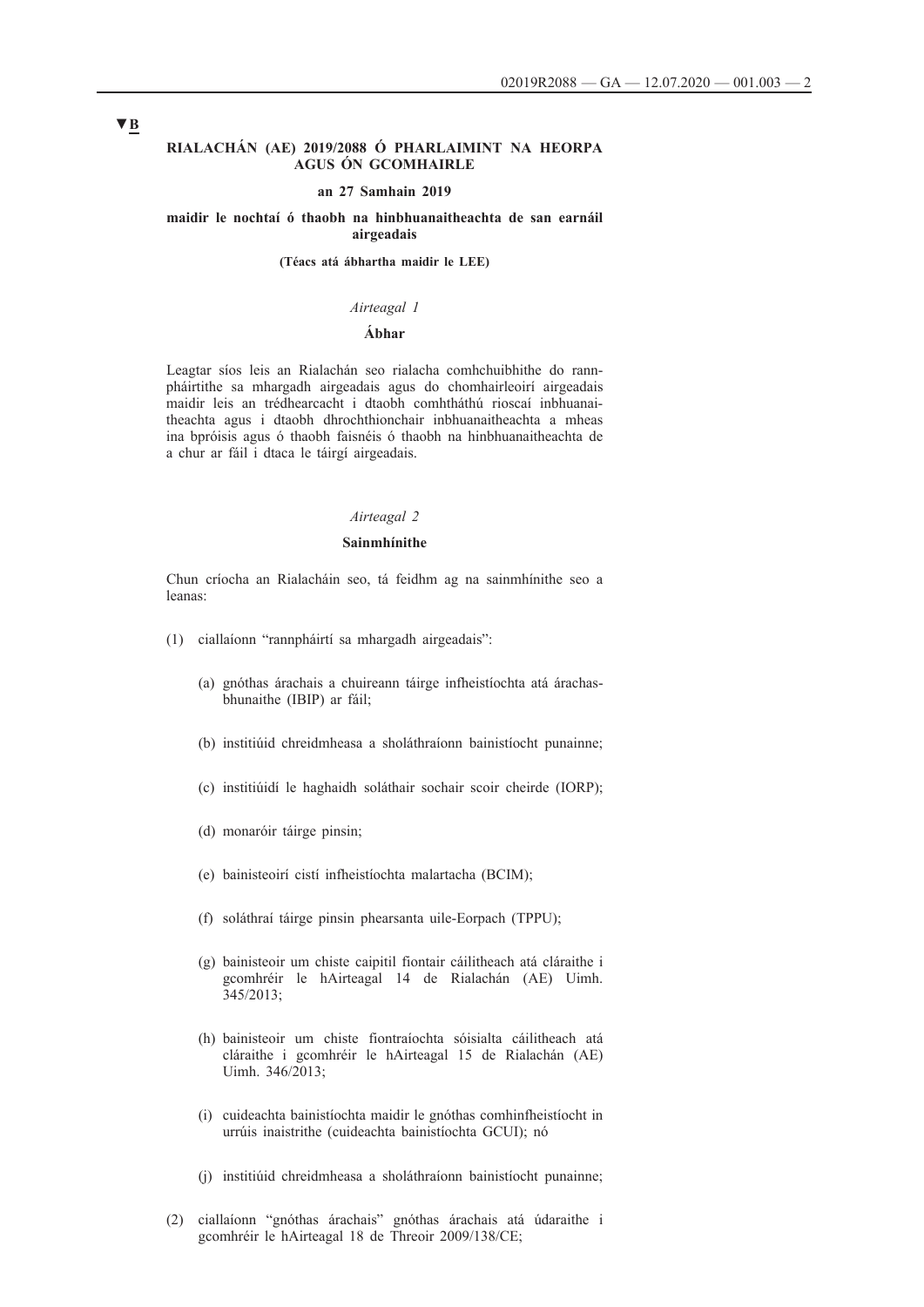- (3) ciallaíonn "táirge infheistíochta atá árachas-bhunaithe" nó "IBIP":
	- (a) táirge infheistíochta atá árachas-bhunaithe mar a shainmhínítear i bpointe (2) d'Airteagal 4 de Rialachán (AE) Uimh. 1286/2014 ó Pharlaimint na hEorpa agus ón gComhairle  $(1)$ ; nó
	- (b) táirge árachais, arna chur ar fáil d'infheisteoir gairmiúil agus a thairgeann luach aibíochta nó géilliúna atá neamhchosanta go páirteach nó go hiomlán, go díreach nó go hindíreach, ar luaineachtaí an mhargaidh;
- (4) ciallaíonn "bainisteoir cistí infheistíochta malartacha" nó "BCIM" BCIM mar a shainmhínítear i bpointe (b) d'Airteagal 4(1) de Threoir 2011/61/AE;
- (5) ciallaíonn "gnólacht infheistíochta" gnólacht infheistíochta mar a shainmhínítear i bpointe (1) d'Airteagal 4(1) de Threoir 2014/65/AE;
- (6) ciallaíonn "bainistíocht punainne" bainistíocht punainne mar a shainmhínítear i bpointe (8) d'Airteagal 4(1) de Threoir 2014/65/AE;
- (7) ciallaíonn "institiúidí le haghaidh soláthair sochair scoir cheirde" nó "IORP" le haghaidh soláthair sochair scoir cheirde atá údaraithe nó cláraithe i gcomhréir le hAirteagal 9 de Threoir (AE) 2016/2341 seachas institiúid a roghnaigh Ballstát d'fhonn Airteagal 5 den Treoir sin a chur i bhfeidhm nó institiúid a bhfuil scéimeanna pinsin á bhfeidhmiú aici, a bhfuil níos lú ná 15 bhall san iomlán iontu;
- (8) ciallaíonn "táirge pinsin":
	- (a) táirge pinsin dá dtagraítear i bpointe (e) d'Airteagal 2(2) de Rialachán (AE) Uimh. 1286/2014; nó
	- (b) táirge pinsin aonair dá dtagraítear i bpointe (g) d'Airteagal 2(2) de Rialachán (AE) Uimh. 1286/2014;
- (9) ciallaíonn "Táirge Pinsin Phearsanta uile-Eorpach" nó "TPPU" táirge dá dtagraítear i bpointe (2) d'Airteagal 2 de Rialachán (AE) 2019/1238;
- (10) ciallaíonn "cuideachta bainistíochta GCUI":
	- (a) cuideachta bainistíochta mar a shainmhínítear i bpointe (b) d'Airteagal 2(1) de Threoir 2009/65/CE; nó
	- (b) cuideachta infheistíochta arna húdarú i gcomhréir le Treoir 2009/65/CE nár ainmnigh cuideachta bainistíochta arna húdarú faoin Treoir sin le haghaidh a bhainistithe;
- (11) ciallaíonn "comhairleoir airgeadais":
	- (a) idirghabhálaí árachais a sholáthraíonn comhairle árachais i dtaca le IBIPanna;
	- (b) gnóthas árachais a sholáthraíonn comhairle árachais i dtaca le IBIPanna;
	- (c) institiúid chreidmheasa a sholáthraíonn comhairle infheistíochta;

<sup>(1)</sup> Rialachán (AE) Uimh. 1286/2014 ó Pharlaimint na hEorpa agus ón gComhairle an 26 Samhain 2014 maidir le doiciméid um fhaisnéis bhunriachtanach do tháirgí infheistíochta miondíola pacáistithe agus táirgí infheistíochta atá árachas-bhunaithe (PRIIPanna) (IO L 352, 9.12.2014, lch. 1).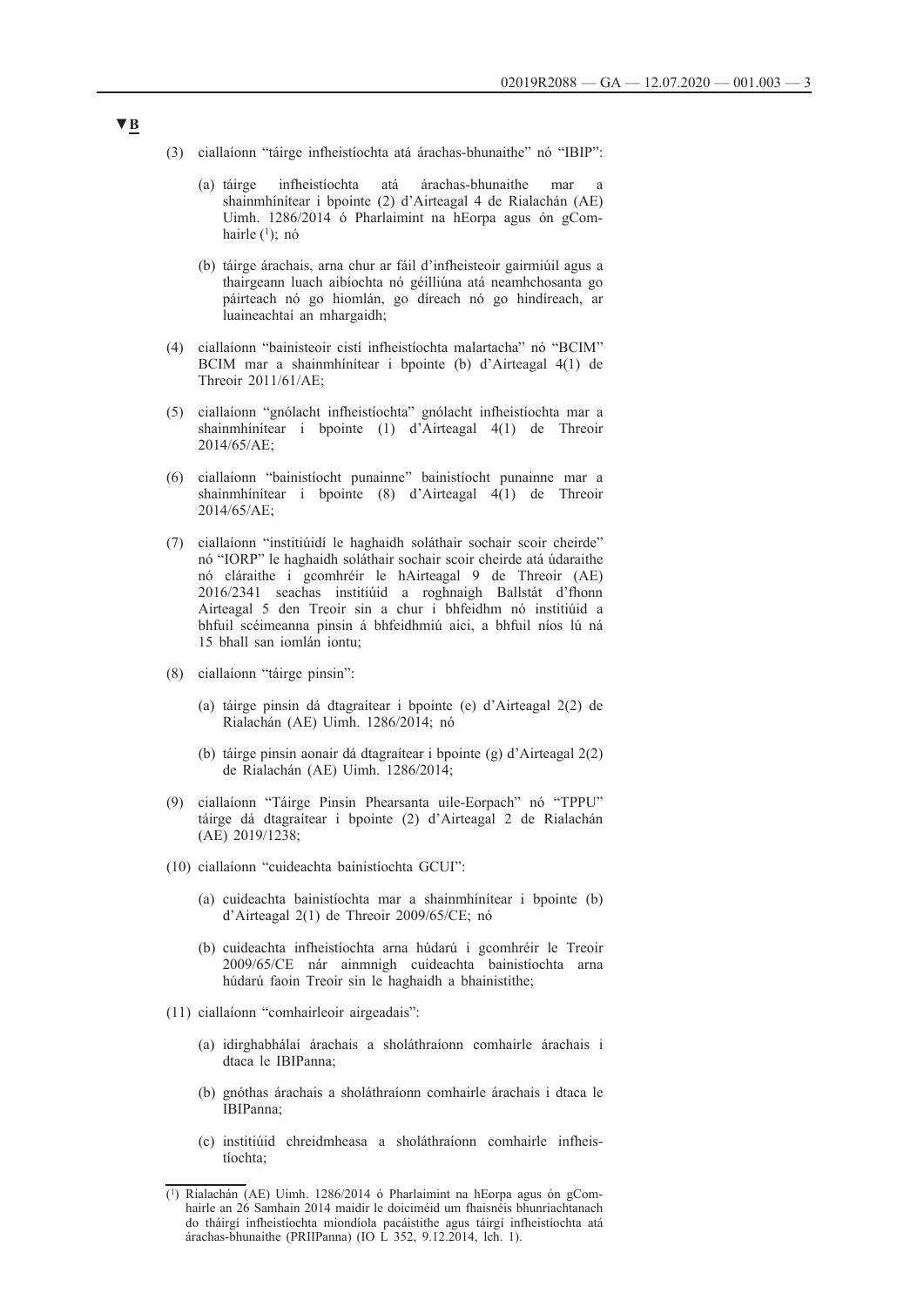- (d) gnólacht infheistíochta a sholáthraíonn comhairle infheistíochta;
- (e) BCIM a sholáthraíonn comhairle infheistíochta i gcomhréir le pointe (b)(i) d'Airteagal 6(4) de Threoir 2011/61/AE; nó
- (f) cuideachta bainistíochta GCUI a sholáthraíonn comhairle infheistíochta i gcomhréir le pointe (b)(i) d'Airteagal 6(3) de Threoir 2009/65/CE;
- (12) ciallaíonn "táirge airgeadais":
	- (a) punann a bhainistítear i gcomhréir le pointe (6) den Airteagal seo;
	- (b) cistí infheistíochta malartacha (CIM);
	- (c) IBIP;
	- (d) táirge pinsin;
	- (e) scéim pinsin;
	- (f) GCUI; nó
	- (g) TPPU;
- (13) ciallaíonn "cistí infheistíochta malartacha" nó "CIManna" CIManna mar a shainmhínítear i bpointe (a) d'Airteagal 4(1) de Threoir 2011/61/AE;
- (14) ciallaíonn "scéim pinsin" scéim pinsin mar a shainmhínítear i bpointe (2) d'Airteagal 6 de Threoir (AE) 2016/2341;
- (15) ciallaíonn "gnóthas le haghaidh comhinfheistíocht in urrúis inaistrithe" nó "GCUI" gnóthas arna n-údarú i gcomhréir le hAirteagal 5 de Threoir 2009/65/CE;
- (16) ciallaíonn "comhairle infheistíochta" comhairle infheistíochta mar a shainmhínítear i bpointe (4) d'Airteagal 4(1) de Threoir 2014/65/AE;
- **▼C1**
- (17) ciallaíonn "infheistíocht inbhuanaithe" infheistíocht i ngníomhaíocht eacnamaíoch a rannchuidíonn le cuspóir comhshaoil, amhail infheistíochtaí a thomhaistear de réir príomhtháscairí éifeachtúlachta acmhainní maidir le fuinneamh, fuinneamh inathnuaite, amhábhair, uisce agus talamh a úsáid, agus maidir le táirgeadh dramhaíola, agus maidir le hastaíochtaí gás ceaptha teasa, agus maidir leis an tionchar ar an mbithéagsúlacht agus ar an ngeilleagar ciorclach, nó infheistíocht i ngníomhaíocht eacnamaíoch a rannchuidíonn le cuspóir sóisialta, go háirithe infheistíocht a rannchuidíonn le dul i ngleic leis an éagothroime nó a chothaíonn comhtháthú sóisialta, lánpháirtiú sóisialta agus caidreamh fostaithe, nó infheistíocht i gcaipiteal daonna nó i bpobail atá faoi mhíbhuntáiste eacnamaíoch nó sóisialta, fad is nach ndéanann na hinfheistíochtaí dochar suntasach d'aon cheann de na cuspóirí sin agus go leanann na cuideachtaí infheistiúcháin dea-chleachtais rialachais, go háirithe i ndáil le struchtúir fhónta bhainistíochta, caidreamh fostaithe, luach saothair do bhaill foirne ábhartha agus comhlíonadh cánach;

## **▼B**

- (18) ciallaíonn "infheisteoir gairmiúil" cliant a chomhlíonann na critéir a leagtar síos in Iarscríbhinn II a ghabhann le Treoir 2014/65/AE;
- (19) ciallaíonn "infheisteoir miondíola" infheisteoir nach infheisteoir gairmiúil é;
- (20) ciallaíonn "idirghabhálaí árachais" idirghabhálaí árachais mar a shainmhínítear i bpointe (3) d'Airteagal 2(1) de Threoir (AE) 2016/97;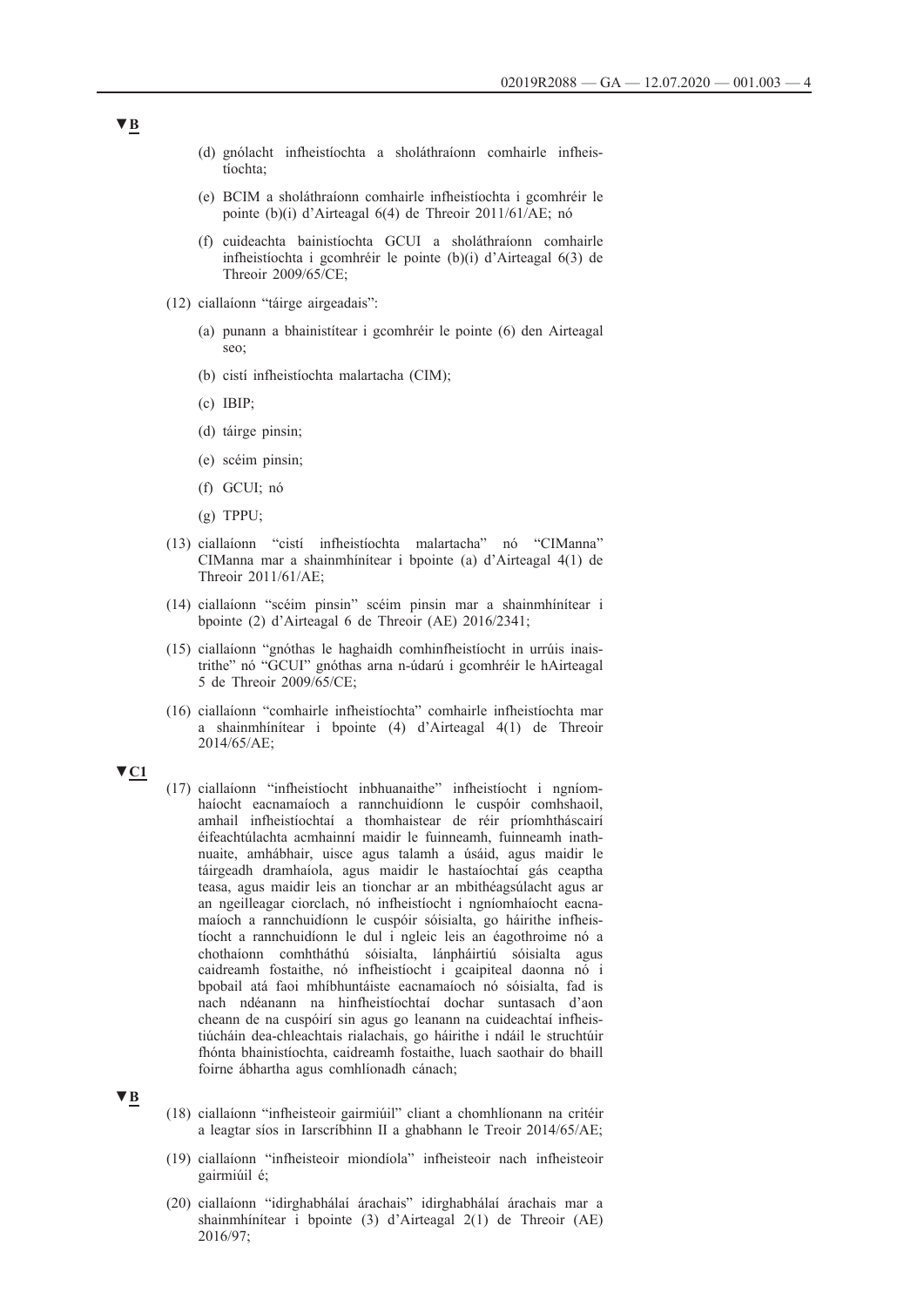- (21) ciallaíonn "comhairle árachais" comhairle mar a shainmhínítear i bpointe (15) d'Airteagal 2(1) de Threoir (AE) 2016/97;
- (22) ciallaíonn "riosca inbhuanaitheachta" teagmhas nó dáil ó thaobh an chomhshaoil, nó an rialachais de, nó teagmhas sóisialta nó dáil shóisialta, a d'fhéadfadh, dá dtarlódh sé nó sí, tionchar diúltach ábhartha iarbhír nó ionchasach a imirt ar luach na hinfheistíochta;
- (23) ciallaíonn "ciste infheistíochta fadtéarmaí Eorpach" nó "ELTIF" ciste atá údaraithe i gcomhréir le hAirteagal 6 de Rialachán (AE) 2015/760;
- (24) ciallaíonn "tosca inbhuanaitheachta" cúrsaí comhshaoil, cúrsaí sóisialta agus ábhair a bhaineann le fostaithe, le hurraim do chearta an duine, leis an bhfrithéilliú agus leis an bhfrith-bhreabaireacht.

## **▼M1**

## *Airteagal 2a*

### **Prionsabal gan dochar suntasach a dhéanamh**

1. Déanfaidh Comhchoiste na nÚdarás Maoirseachta Eorpach, arna bunaíodh ag Rialacháín (AE) Uimh. 1093/2010, (AE) Uimh. 1094/2010 agus (AE) Uimh. 1095/2010 ó Pharlaimint na hEorpa agus ón gComhairle (a dtugtar "ÚMEnna" orthu go cineálach), tríd an gComhchoiste, dréachtchaighdeáin theicniúla rialála a fhorbairt ina sonrófar na mionsonraí maidir le hábhar agus cur i láthair na faisnéise i ndáil leis an bprionsabal "gan dochar suntasach a dhéanamh" dá dtagraítear i bpointe (17) d'Airteagal 2 den Rialachán seo atá comhsheasmhach le hinneachar, le modheolaíochtaí agus le cur i láthair i dtaca le táscairí inbhuanaitheachta maidir le tionchair dhíobhálacha dá dtagraítear i míreanna 6 agus 7 d'Airteagal 4 den Rialachán seo.

2. Cuirfidh na ÚMEnna na dréachtchaighdeáin theicniúla rialála dá dtagraítear i mír 1 faoi bhráid an Choimisiúin faoin 30 Nollaig 2020.

3. Tarmligtear chuig an gCoimisiún an chumhacht chun an Rialachán seo a fhorlíonadh trí na caighdeáin theicniúla rialála dá dtagraítear i mír 1 den Airteagal seo a ghlacadh i gcomhréir le hAirteagail 10 go 14 de Rialacháin (AE) Uimh. 1093/2010, (AE) Uimh. 1094/2010 agus (AE) Uimh. 1095/2010.

## **▼B**

#### *Airteagal 3*

### **Trédhearcacht na mbeartas maidir le rioscaí inbhuanaitheachta**

1. Foilseoidh rannpháirtithe margaidh airgeadais ar a láithreáin ghréasáin faisnéis faoina mbeartais maidir le comhtháthú rioscaí inbhuanaitheachta sa phróiseas cinnteoireachta infheistíochta acu.

2. Foilseoidh comhairleoirí airgeadais ar a láithreáin ghréasáin faisnéis faoina mbeartais maidir le comhtháthú rioscaí inbhuanaitheachta ina gcomhairle infheistíochta nó comhairle árachais.

#### *Airteagal 4*

### **Trédhearcacht tionchar inbhuanaitheachta diúltach ar leibhéal eintitis**

1. Foilseoidh rannpháirtithe sa mhargadh airgeadais ar a láithreáin ghréasáin: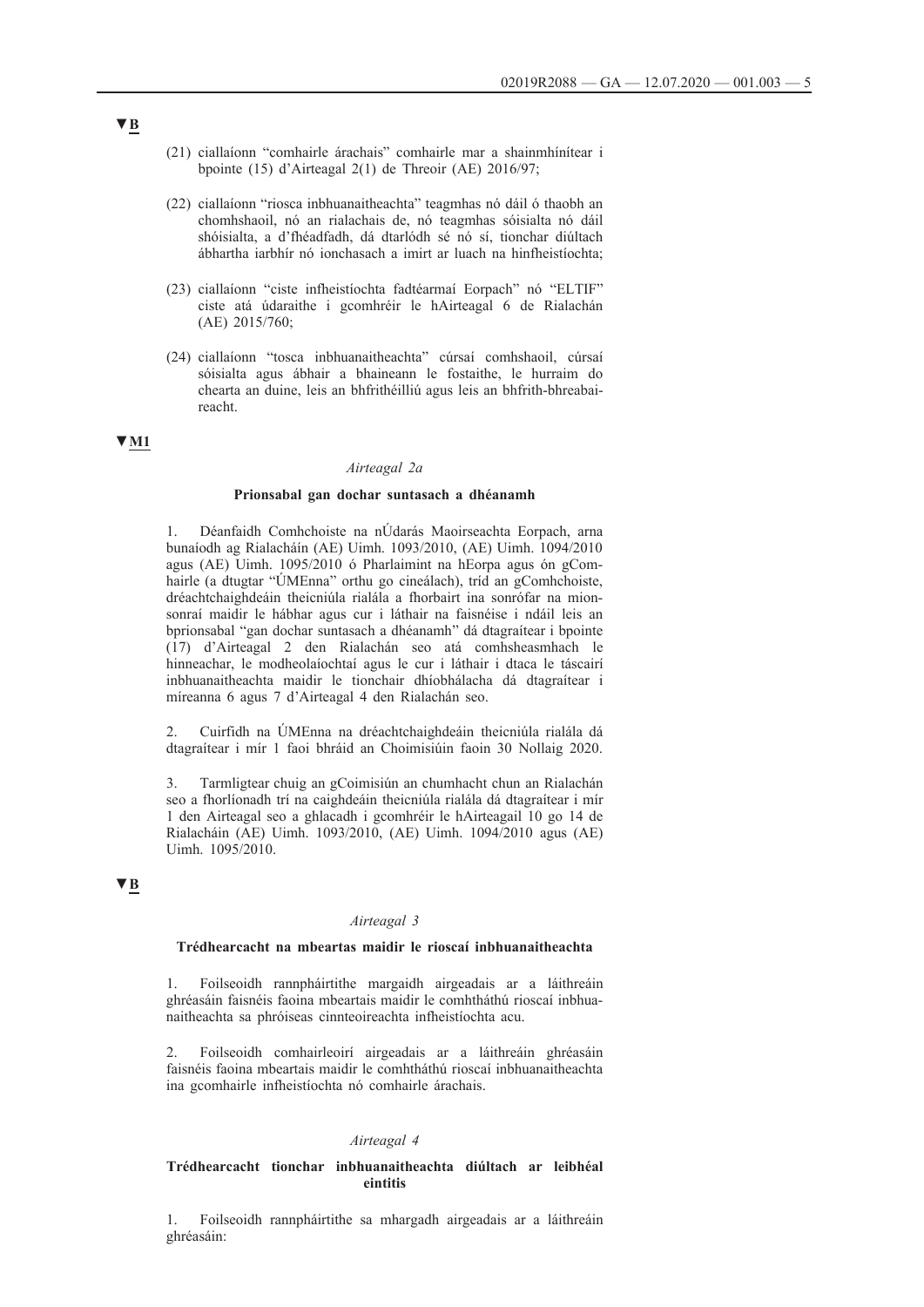- (a) i gcás ina measann siad drochthionchair phríomha na gcinntí infheistíochta ar thosca inbhuanaitheachta, ráiteas maidir le beartais díchill chuí i ndáil leis na drochthionchair phríomha sin, agus aird chuí á tabhairt acu ar mhéid, cineál agus scála a ngníomhaíochtaí agus ar chineálacha na dtáirgí airgeadais a chuireann siad ar fáil; nó
- (b) i gcás nach measann siad drochthionchair na gcinntí infheistíochta ar thosca inbhuanaitheachta, cúiseanna soiléire maidir leis an bhfáth nach ndéanann siad amhlaidh, lena n-áirítear, i gcás inarb ábhartha, faisnéis maidir le cé acu an bhfuil nó nach bhfuil sé beartaithe acu drochthionchair den chineál sin a mheas agus cathain a dhéanfaidh siad amhlaidh.

2. Áireoidh na rannpháirtithe sa mhargadh airgeadais san fhaisnéis a chuirfear ar fáil i gcomhréir le pointe (a) de mhír 1 ar a laghad an méid a leanas:

- (a) faisnéis maidir lena mbeartais i ndáil le sainaithint drochthionchar agus táscairí príomha inbhuanaitheachta agus i ndáil lena gcur in ord tosaíochta;
- (b) tuairisc ar na drochthionchair phríomha inbhuanaitheachta agus ar aon ghníomhaíochtaí i ndáil leo a rinneadh nó, i gcás inarb ábhartha, atá beartaithe;
- (c) achoimrí gearra ar bheartais rannpháirtíochta i gcomhréir le hAirteagal 3g de Rialachán 2007/36/CE, i gcás inarb infheidhme;
- (d) tagairt don chomhlíonadh uathu le cóid fhreagracha iompair agus don chomhlíonadh uathu le caighdeáin maidir le dícheall cuí agus tuairisciú a aithnítear go hidirnáisiúnta agus, i gcás inarb ábhartha, don mhéid a bhfuil siad ailínithe le spriocanna Chomhaontú Pháras.

3. De mhaolú ar mhír 1 ón 30 Meitheamh 2021, déanfaidh rannpháirtithe sa mhargadh airgeadais a sháraíonn ar a gclár comhardaithe an critéir i ndáil le meánlíon 500 fostaí le linn na bliana airgeadais ráiteas maidir le beartais díchill chuí i dtaca le drochthionchair phríomha na gcinntí infheistíochta ar thosca inbhuanaitheachta a fhoilsiú agus a chothabháil ar a láithreáin ghréasáin. Áireofar ar a laghad sa ráiteas sin an fhaisnéis dá dtagraítear i mír 2.

4. De mhaolú ar mhír 1 den Airteagal seo, ón 30 Meitheamh 2021, déanfaidh rannpháirtithe sa mhargadh airgeadais ar máthairghnóthais atá ina bpáirt de ghrúpa mór iad dá dtagraítear in Airteagal 3(7) de Threoir 2013/34/AE a sháraíonn ar chlár comhardaithe an ghrúpa, ar bhonn comhdhlúithe, an critéir i ndáil le líon de 500 fostaí ar an meán le linn na bliana airgeadais ráiteas maidir le cleachtais díchill chuí i dtaca le drochthionchair phríomha na gcinntí infheistíochta ar thosca inbhuanaitheachta a fhoilsiú agus a chothabháil ar a láithreáin ghréasáin. Áireofar ar a laghad sa ráiteas sin an fhaisnéis dá dtagraítear i mír 2.

- 5. Foilseoidh comhairleoirí airgeadais ar a láithreáin ghréasáin:
- (a) faisnéis maidir le cé acu a ndéanann siad nó nach ndéanann, agus aird chuí á tabhairt ar a méid, ar a gcineál agus ar scála a ngníomhaíochtaí agus ar na cineálacha táirgí airgeadais a dtugann siad comhairle ina leith, drochthionchair phríomha ar thosca inbhuanaitheachta a mheas ina gcuid comhairle infheistíochta nó comhairle árachais; nó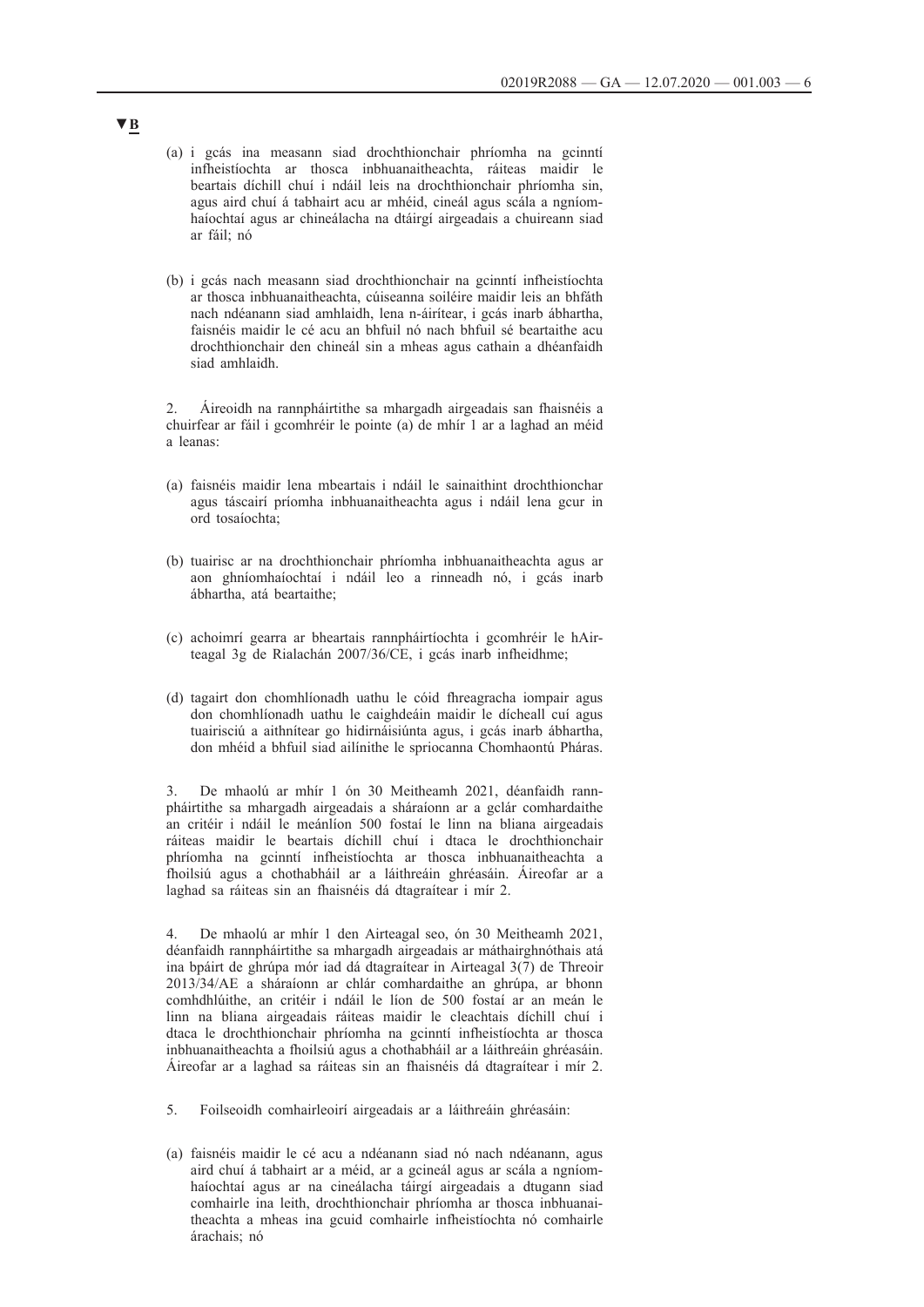(b) faisnéis maidir leis an bhfáth nach measann siad drochthionchair na gcinntí infheistíochta ar thosca inbhuanaitheachta ina gcomhairle infheistíochta nó ina gcomhairle árachais, agus, i gcás inarb ábhartha, faisnéis san áireamh maidir le cibé an bhfuil sé beartaithe acu drochthionchair den chineál sin a mheas agus cathain a dhéanfaidh siad amhlaidh.

6. Faoin 30 Nollaig 2020, forbróidh na ÚMEnna, tríd an gComhchoiste, dréachtchaighdeáin theicniúla rialála i gcomhréir le hAirteagail 10 go 14 de Rialacháin (AE) Uimh. 1093/2010, (AE) Uimh. 1094/2010 agus (AE) Uimh. 1095/2010 chun táscairí inbhuanaitheachta maidir le drochthionchair a bhaineann leis an aeráid agus drochthionchair eile a bhaineann leis an gcomhshaol a shonrú, maidir le hábhar, modheolaíochtaí agus cur i láthair na faisnéise dá dtagraítear i míreanna 1 go 5 den Airteagal seo i dtaca le táscairí inbhuanaitheachta maidir le drochthionchair aeráide agus drochthionchair eile a bhaineann leis an gcomhshaol.

Déanfaidh na ÚMEnna ionchur a lorg, i gcás inarb ábhartha, ón nGníomhaireacht Eorpach Chomhshaoil agus ón Airmheán Comhpháirteach Taighde de chuid an Choimisiúin Eorpaigh.

Tarmligtear chuig an gCoimisiún an chumhacht chun an Treoir seo a fhorlíonadh trí na caighdeáin theicniúla rialála dá dtagraítear sa chéad fhomhír a ghlacadh i gcomhréir le hAirteagal 10 go hAirteagal 14 de Rialacháin (AE) Uimh. 1093/2010, (AE) Uimh. 1094/2010 agus (AE) Uimh. 1095/2010.

7. Faoin 30 Nollaig 2021, i dtaca le táscairí inbhuanaitheachta maidir le drochthionchair a bhaineann le réimse cúrsaí sóisialta agus fostaithe, urraim do chearta an duine, frithéilliú agus cúrsaí breabaireachta, forbróidh na ÚMEnna, tríd an gComhchoiste, dréachtchaighdeáin theicniúla rialála i gcomhréir le hAirteagal 10 go 14 de Rialacháin (AE) Uimh. 1093/2010, (AE) Uimh. 1094/2010 agus (AE) Uimh. 1095/2010 maidir le hábhar, modheolaíochtaí agus cur i láthair na faisnéise dá dtagraítear i míreanna 1 go 5 den Airteagal seo i dtaca le táscairí inbhuanaitheachta maidir le drochthionchair a bhaineann le réimse cúrsaí sóisialta agus fostaithe, urraim do chearta an duine, frithéilliú agus cúrsaí breabaireachta,

Tarmligtear chuig an gCoimisiún an chumhacht chun an Treoir seo a fhorlíonadh trí na caighdeáin theicniúla rialála dá dtagraítear sa chéad fhomhír a ghlacadh i gcomhréir le hAirteagal 10 go hAirteagal 14 de Rialacháin (AE) Uimh. 1093/2010, (AE) Uimh. 1094/2010 agus (AE) Uimh. 1095/2010.

## *Airteagal 5*

### **Trédhearcacht na mbeartas luacha saothair maidir le comhtháthú na rioscaí inbhuanaitheachta**

1. Áireoidh rannpháirtithe sa mhargadh airgeadais agus comhairleoirí airgeadais ar a mbeartais luacha saothair faisnéis faoin gcaoi a bhfuil na beartais sin ag teacht le comhtháthú rioscaí inbhuanaitheachta agus foilseoidh siad an fhaisnéis sin ar a láithreáin ghréasáin.

2. Déanfar an fhaisnéis dá dtagraítear i mír 1 a áireamh i mbeartais luacha saothair a bhunóidh agus a chothóidh rannpháirtithe sa mhargadh airgeadais agus comhairleoirí airgeadais i gcomhréir le reachtaíocht earnála, go háirithe Treoracha 2009/65/CE, 2009/138/CE, 2011/61/AE, 2013/36/AE, 2014/65/AE, (AE) 2016/97 agus (AE) 2016/2341.

#### *Airteagal 6*

#### **Trédhearcacht chomhtháthú na rioscaí inbhuanaitheachta**

1. Áireoidh rannpháirtithe sa mhargadh airgeadais tuairisc ar na nithe seo a leanas i nochtaí réamhchonartha: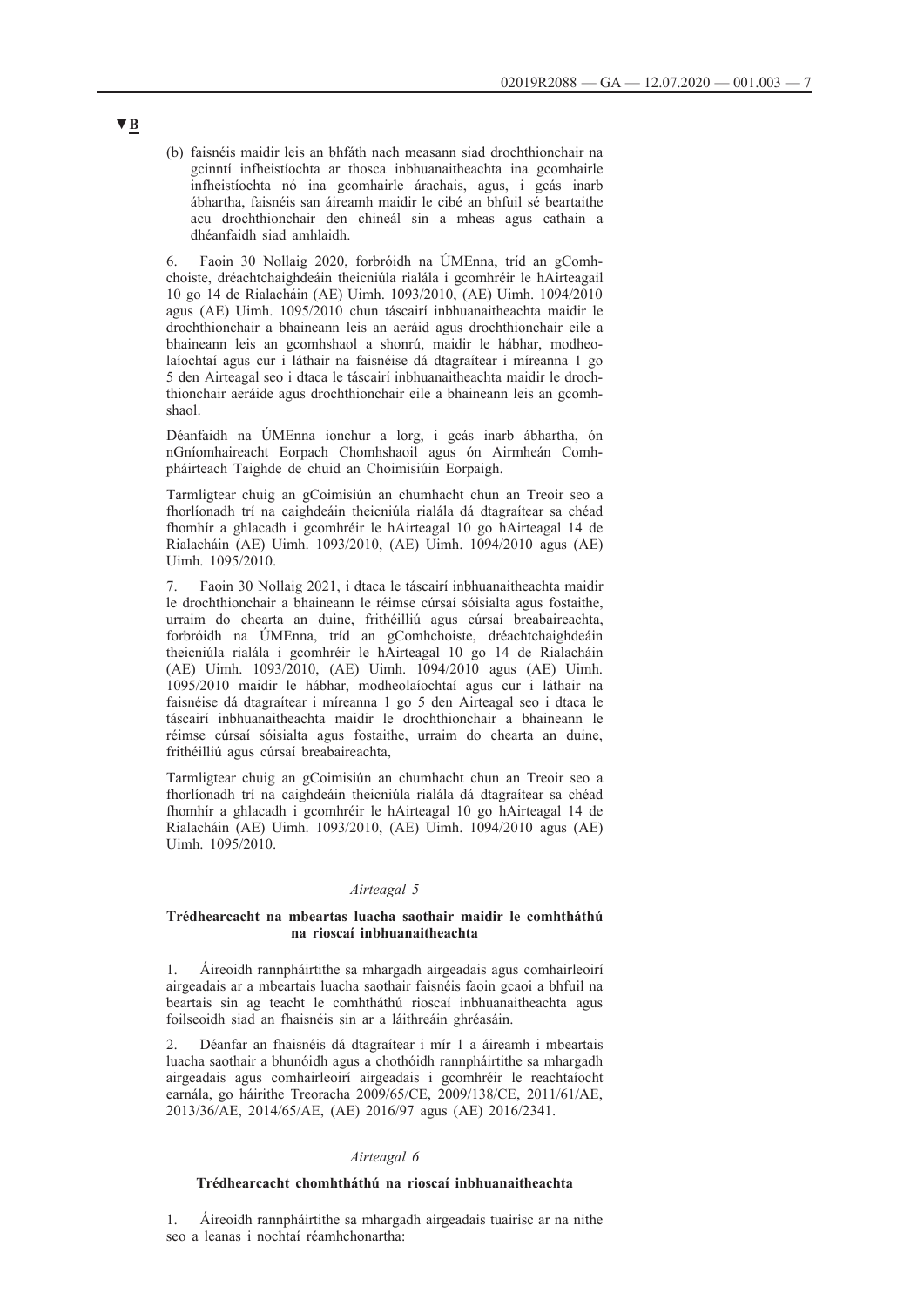- (a) an chaoi a gcomhtháthaítear rioscaí inbhuanaitheachta ina gcinntí infheistíochta; agus
- (b) torthaí an mheasúnaithe ar thionchair dhóchúla na rioscaí inbhuanaitheachta ar fháltais na dtáirgí airgeadais a chuireann siad ar fáil.

I gcás ina measfaidh rannpháirtithe sa mhargadh airgeadais nach bhfuil na rioscaí inbhuanaitheachta ábhartha, áireoidh na tuairiscí dá dtagraítear sa chéad fhomhír míniú soiléir gonta ar an bhfáth leis an méid sin.

2. Áireoidh comhairleoirí airgeadais tuairiscí ar na nithe seo a leanas i nochtaí réamhchonarthacha:

- (a) an chaoi a gcomhtháthaítear rioscaí inbhuanaitheachta ina gcomhairle infheistíochta nó árachais; agus
- (b) toradh an mheasúnaithe ar thionchair dhóchúla na rioscaí inbhuanaitheachta ar fháltais na dtáirgí airgeadais a dtugann siad comhairle ina leith.

I gcás ina measfaidh comhairleoirí airgeadais nach bhfuil na rioscaí inbhuanaitheachta ábhartha, áireoidh na tuairiscí dá dtagraítear sa chéad fhomhír míniú soiléir gonta ar an bhfáth leis an méid sin.

3. Déanfar an fhaisnéis dá dtagraítear i míreanna 1 agus 2 den Airteagal seo a nochtadh mar seo a leanas:

- (a) i gcás BCIManna, sna nochtaí d'infheisteoirí dá dtagraítear in Airteagal 23(1) de Threoir 2011/61/AE;
- (b) i gcás gnóthais árachais, i soláthar na faisnéise dá dtagraítear in Airteagal 185(2) de Threoir 2009/138/CE nó, i gcás inarb ábhartha, i gcomhréir le hAirteagal 29(1) de Threoir (AE) 2016/97;
- (c) i gcás IORPanna, i soláthar na faisnéise dá dtagraítear in Airteagal 41 de Threoir (AE) 2016/2341;
- (d) i gcás bainisteoirí um chistí caipitil fiontair cáilitheacha, i soláthar na faisnéise dá dtagraítear in Airteagal 13(1) de Rialachán (AE) Uimh. 345/2013;
- (e) i gcás bainisteoirí um chistí fiontraíochta sóisialta cáilitheacha, i soláthar na faisnéise dá dtagraítear in Airteagal 14(1) de Rialachán (AE) Uimh. 346/2013;
- (f) i gcás déantóirí táirgí pinsin, i scríbhinn in am trátha sula mbíonn infheisteoir miondíola faoi cheangal ag conradh a bhaineann le táirge pinsin;
- (g) i gcás cuideachtaí bainistíochta GCUI, sa réamheolaire dá dtagraítear in Airteagal 69 de Threoir 2009/65/CE;
- (h) i gcás gnólachtaí infheistíochta a sholáthraíonn bainistíocht punainne nó a sholáthraíonn comhairle infheistíochta, i gcomhréir le hAirteagal 24(4) de Threoir 2014/65/AE;
- (i) i gcás institiúidí creidmheasa a sholáthraíonn bainistíocht punainne nó a sholáthraíonn comhairle infheistíochta, i gcomhréir le hAirteagal 24(4) de Threoir 2014/65/AE;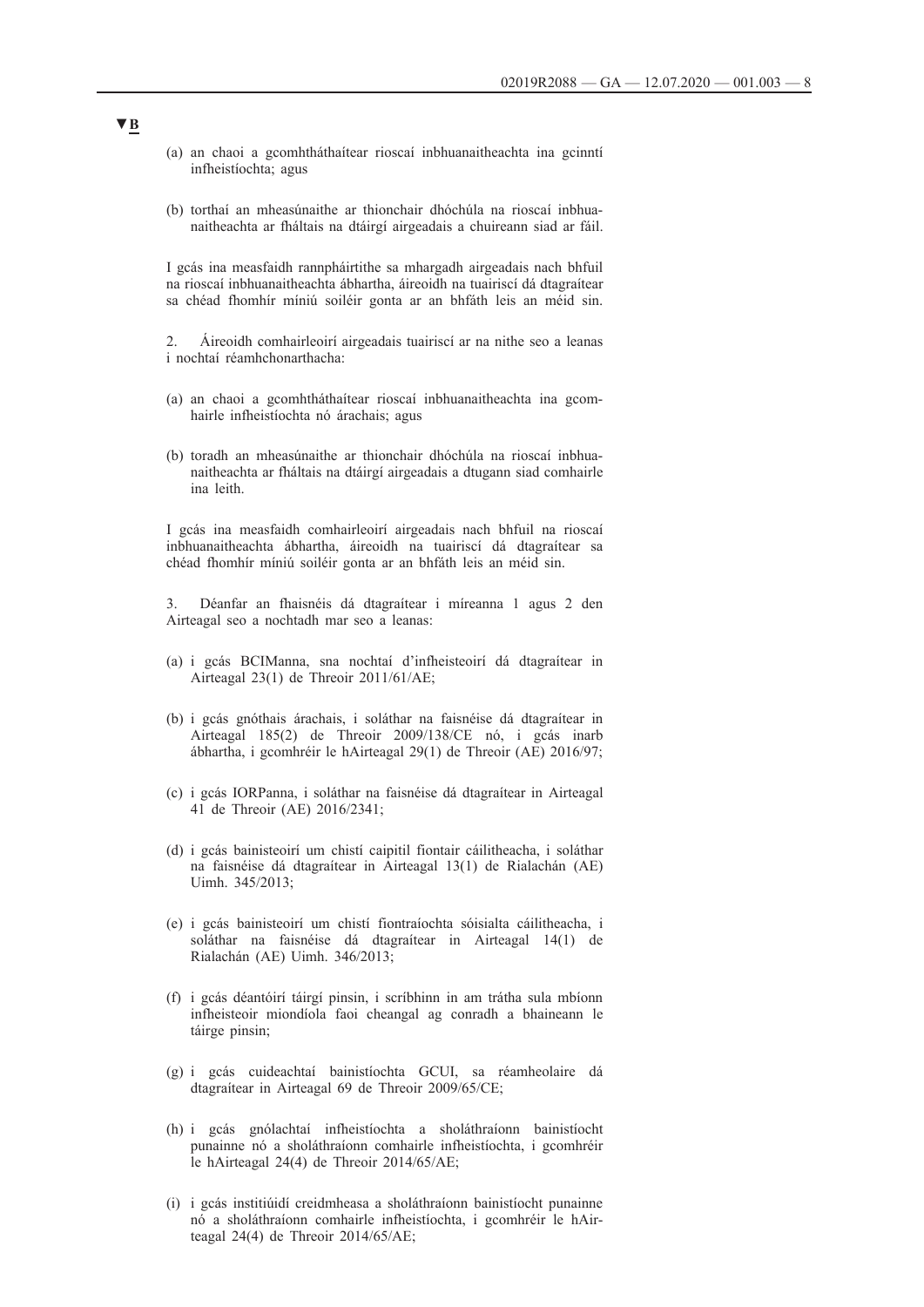- (j) i gcás idirghabhálaithe árachais agus gnóthais árachais a chuireann comhairle árachais ar fáil maidir le IBIPanna agus i gcás idirghabhálaithe árachais a chuireann comhairle árachais ar fáil maidir le táirgí pinsin atá nochta do luaineachtaí sa mhargadh, i gcomhréir le hAirteagal 29(1) de Threoir (AE) 2016/97;
- (k) i gcás BCIManna de chuid ELTIFanna, sa réamheolaire dá dtagraítear in Airteagal 23 de Rialachán (AE) 2015/760;
- (l) i gcás soláthraithe TPPUnna, sa doiciméad faisnéise bunriachtanaí TPPU dá dtagraítear in Airteagal 26 de Rialachán (AE) 2019/1238.

### *Airteagal 7*

## **Trédhearcacht tionchar inbhuanaitheachta diúltach ar leibhéal táirge airgeadais**

1. Faoi 30 Nollaig 2022, i gcás gach táirge airgeadais, nuair a chuirfidh rannpháirtí sa mhargadh airgeadais pointe (a) d'Airteagal 4(1) nó Airteagal 4(3) nó (4) i bhfeidhm, áireofar an méid seo a leanas sna nochtaí dá dtagraítear in Airteagal 6(3):

- (a) míniú soiléir, réasúnaithe maidir le cibé an measann táirge airgeadais drochthionchair phríomha ar thosca inbhuanaitheachta agus i gcás ina measann sé, conas a dhéanann sé amhlaidh;
- (b) ráiteas go bhfuil faisnéis maidir le drochthionchair phríomha ar thosca inbhuanaitheachta ar fáil san fhaisnéis atá le nochtadh de bhun Airteagal 11(2).

I gcás ina bhfuil cainníochtaithe maidir le drochthionchair phríomha ar thosca inbhuanaitheachta san fhaisnéis in Airteagal 11(2), féadfaidh an fhaisnéis sin a bhrath ar na forálacha sna caighdeáin theicniúla rialála arna nglacadh de bhun Airteagail 4(6) agus (7).

2. I gcás gach táirge airgeadais, nuair a chuireann rannpháirtí sa mhargadh airgeadais pointe (b) d'Airteagal 4(1) i bhfeidhm, áireofar sna nochtaí dá dtagraítear in Airteagal 6(3) ráiteas nach ndéanann an rannpháirtí sa mhargadh airgeadais drochthionchair na gcinntí infheistíochta ar thosca inbhuanaitheachta a mheas agus na fáthanna nach ndéanann sé amhlaidh.

## *Airteagal 8*

### **Trédhearcacht cur chun cinn tréithe comhshaoil nó sóisialta i nochtaí réamhchonarthacha**

1. I gcás ina gcuireann táirge airgeadais, i measc saintréithe eile, saintréithe comhshaoil nó sóisialta, nó meascán díobh sin chun cinn, ar choinníoll go bhfuil na cuideachtaí a ndéantar na hinfheistíochtaí iontu ag cloí le dea-chleachtais rialachais, áireoidh an fhaisnéis a nochtfar de bhun Airteagal 6(1) agus (3) na sonraí seo a leanas: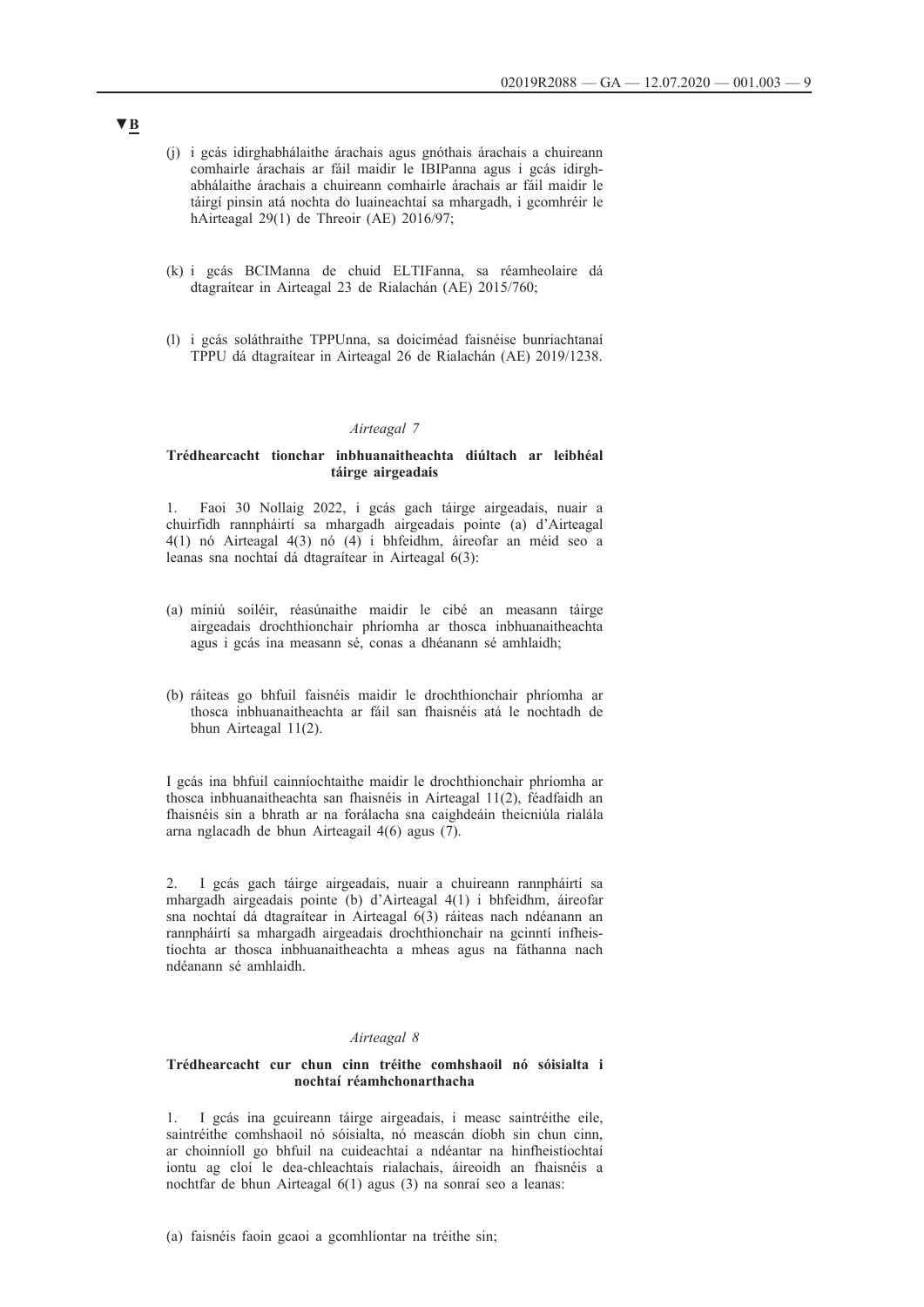(b) má ainmníodh innéacs mar thagarmharc, faisnéis faoi an bhfuil nó nach bhfuil an t-innéacs sin i gcomhréir leis na tréithe sin agus an chaoi a bhfuil an t-innéacs i gcomhréir leo.

2. San fhaisnéis atá le nochtadh de bhun Airteagal 6(1) agus (3), áireoidh rannpháirtithe sa mhargadh airgeadais léiriú ar an áit a bhfuil fáil ar an modheolaíocht a úsáidtear leis an innéacs dá dtagraítear i mír 1 den Airteagal seo a ríomh.

# **▼M1**

2a. I gcás ina gcuireann rannpháirtithe margaidh airgeadais táirge airgeadais ar fáil dá dtagraítear in Airteagal 6 de Rialachán (AE) 2020/852 ó Pharlaimint na hEorpa agus ón gComhairle (1), áireoidh siad san fhaisnéis a bheidh le nochtadh de bhun Airteagal 6(1) agus (3) den Rialachán seo faisnéis a cheanglaítear faoi Airteagal 6 de Rialachán (AE) 2020/852.

3. Déanfaidh na ÚMEnna, tríd an gComhchoiste, dréachtchaighdeáin theicniúla rialála a fhorbairt ina sonrófar na mionsonraí maidir le hábhar agus cur i láthair na faisnéise dá dtagraítear i míreanna 1 agus 2 den Airteagal seo.

## **▼B**

Nuair a bheidh na dréachtchaighdeáin theicniúla rialála dá dtagraítear sa chéad fhomhír á bhforbairt, cuirfidh na ÚMEnna san áireamh na cineálacha éagsúla táirgí airgeadais, na tréithe a ghabhann leo agus na difríochtaí eatarthu chomh maith leis an aidhm nochtaí cruinne, cothroma, soiléire, nach bhfuil míthreorach, a dhéanamh, agus iad simplí agus gonta chomh maith.

Cuirfidh na ÚMEnna na dréachtchaighdeáin theicniúla rialála dá dtagraítear sa chéad fhomhír faoi bhráid an Choimisiúin faoin 30 Nollaig 2020.

Tarmligtear cumhacht chuig an gCoimisiún chun an Rialachán seo a fhorlíonadh trí na caighdeáin theicniúla rialála dá dtagraítear sa chéad fhomhír a ghlacadh i gcomhréir le hAirteagail 10 go 14 de Rialacháin (AE) Uimh. 1093/2010, (AE) Uimh. 1094/2010 agus (AE) Uimh. 1095/2010.

## **▼M1**

4. Déanfaidh na ÚMEnna, tríd an gComhchoiste, dréachtchaighdeáin theicniúla rialála a fhorbairt ina sonrófar na mionsonraí maidir le hábhar agus cur i láthair na faisnéise dá dtagraítear i mír 2a den Airteagal seo.

Nuair a bheidh na dréachtchaighdeáin theicniúla rialála dá dtagraítear sa chéad fhomhír den mhír seo á bhforbairt, cuirfidh na ÚMEnna san áireamh na cineálacha éagsúla táirgí airgeadais, na tréithe a ghabhann leis na táirgí airgeadais sin agus na difríochtaí idir na táirgí airgeadais sin, chomh maith leis an aidhm nochtaí cruinne, cothroma, soiléire, nach bhfuil míthreorach, a dhéanamh, agus iad simplí agus gonta chomh maith, agus chun an cuspóir sin a bhaint amach, dréachtleasuithe ar chaighdeáin theicniúla rialála dá dtagraítear i mír 3 den Airteagal a fhorbairt. Cuirfear san áireamh sna dréachtchaighdeáin theicniúla rialála dátaí cur i bhfeidhm dá dtagraítear i bpointí (a) agus (b) d'Airteagal 27(2) de Rialachán (AE) 2020/852 maidir leis na cuspóirí comhshaoil a leagtar amach in Airteagal 9 den Rialachán sin.

<sup>(1)</sup> Rialachán (AE) 2020/852 ó Pharlaimint na hEorpa agus ón gComhairle an 18 Meitheamh 2020 maidir le creat a bhunú chun infheistíocht inbhuanaithe a éascú, agus lena leasaítear Rialachán (AE) 2019/2088 (IO L198, 22.6.2020, lch. 13).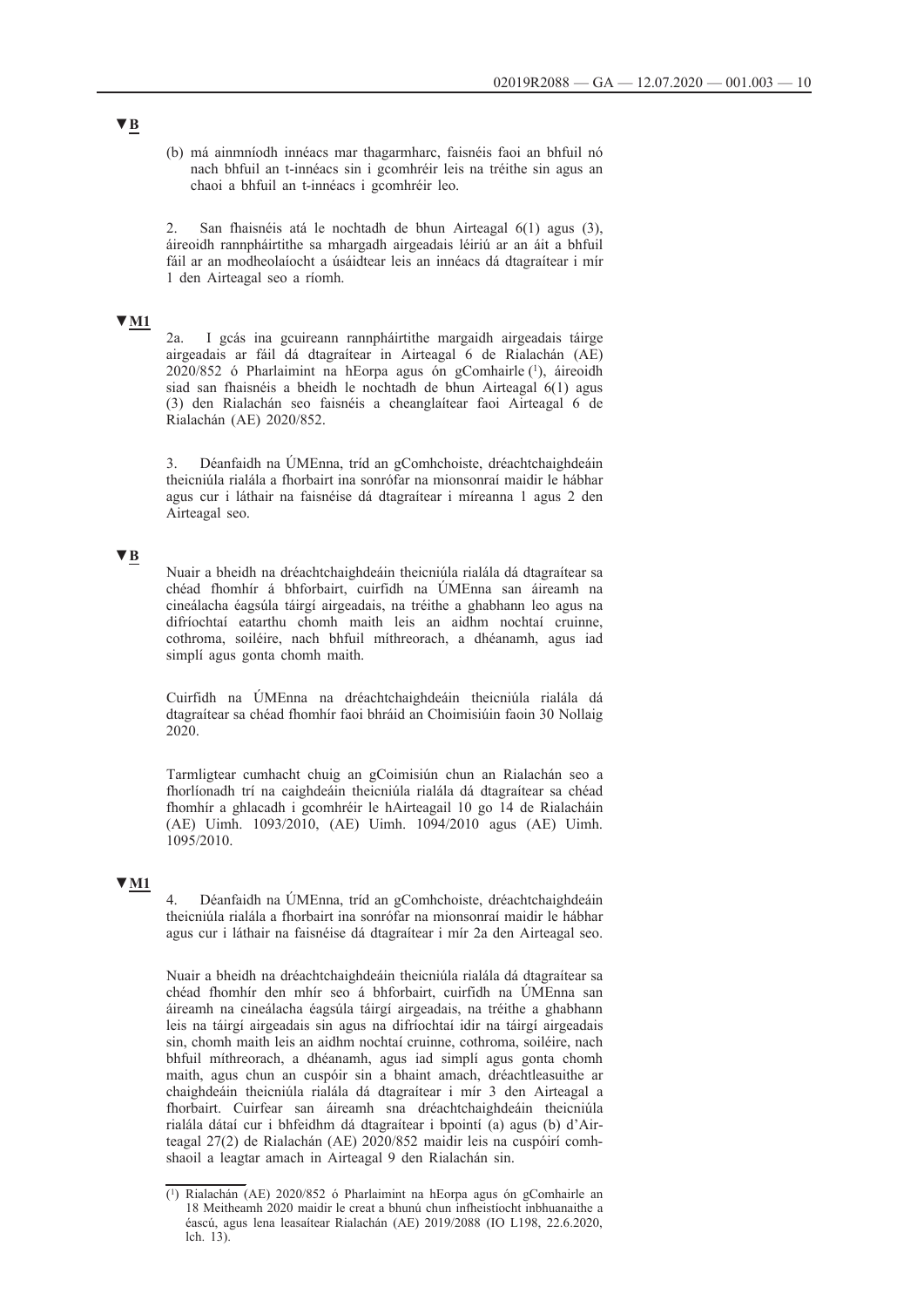Cuirfidh na ÚMEnna na dréachtchaighdeáin theicniúla rialála dá dtagraítear sa chéad fhomhír faoi bhráid an Choimisiúin:

- (a) maidir leis na cuspóirí comhshaoil dá dtagraítear i bpointí (a) agus (b) d'Airteagal 9 de Rialachán (AE) 2020/852 faoin 1 Meitheamh 2021; agus
- (b) maidir leis na cuspóirí comhshaoil dá dtagraítear i bpointí (c) go (f) d'Airteagal 9 de Rialachán (AE) 2020/852 faoin 1 Meitheamh 2022.

Tarmligtear chuig an gCoimisiún an chumhacht chun an Rialachán seo a fhorlíonadh trí na caighdeáin theicniúla rialála dá dtagraítear sa chéad fhomhír den mhír seo a ghlacadh i gcomhréir le hAirteagail 10 go 14 de Rialacháin (AE) Uimh. 1093/2010, (AE) Uimh. 1094/2010 agus (AE) Uimh. 1095/2010.

# **▼B**

#### *Airteagal 9*

## **Trédhearcacht infheistíochtaí inbhuanaithe i nochtaí réamhchonarthacha**

1. I gcás ina bhfuil sé mar sprioc ag táirge airgeadais infheistíochtaí inbhuanaithe a dhéanamh agus i gcás inar ainmníodh innéacs mar thagarmharc, beidh an méid seo a leanas ag gabháil leis an bhfaisnéis atá le nochtadh de bhun Airteagal 6(1) agus (3):

- (a) faisnéis ar an gcaoi a bhfuil an t-innéacs ainmnithe ailínithe leis an sprioc sin;
- (b) míniú ar an bhfáth agus ar an gcaoi a bhfuil an t-innéacs ainmnithe atá ailínithe leis an sprioc sin difriúil le hinnéacs leathan margaidh.

2. I gcás ina bhfuil sé mar sprioc ag táirge airgeadais infheistíochtaí inbhuanaithe a dhéanamh, agus i gcás nár ainmníodh aon innéacs mar thagarmharc, áireofar san fhaisnéis atá le nochtadh de bhun Airteagal 6(1) agus (3) míniú ar an gcaoi a bhfuil an sprioc sin le baint amach.

3. I gcás ina bhfuil sé mar sprioc ag táirge airgeadais astaíochtaí carbóin a laghdú, áireofar san fhaisnéis atá le nochtadh de bhun Airteagal 6(1) agus (3) míniú mionsonraithe ar an gcaoi a n-áirithítear nochtadh astaíochtaí ísealcharbóin d'fhonn na spriocanna fadtéarmacha i leith an téimh domhanda de Chomhaontú Pháras a bhaint amach.

De mhaolú ar mhír 2 den Airteagal seo, i gcás nach bhfuil tagarmharc AE aistrithe aeráide nó tagarmharc AE atá ailínithe le Comhaontú Pháras i gcomhréir le Rialachán (AE) 2016/1011 ó Pharlaimint na hEorpa agus ón gComhairle (1) ar fáil, áireofar leis an bhfaisnéis dá dtagraítear in Airteagal 6 míniú mionsonraithe ar an gcaoi a n-áirithítear go leanfar den iarracht chun an sprioc sin d'astaíochtaí carbóin a laghdú a bhaint amach d'fhonn na spriocanna fadtéarmacha i leith an téimh domhanda de Chomhaontú Pháras a bhaint amach.

# **▼M1**

<sup>(1)</sup> Rialachán (AE) 2016/1011 ó Pharlaimint na hEorpa agus ón gComhairle an 8 Meitheamh 2016 maidir le hinnéacsanna a úsáidtear mar thagarmharcanna in ionstraimí airgeadais agus i gconarthaí airgeadais, nó chun feidhmíocht cistí infheistíochta a thomhas agus lena leasaítear Treoir 2008/48/CE agus Treoir 2014/17/AE agus Rialachán (AE) Uimh. 596/2014 (IO L 171, 29.6.2016, lch. 1).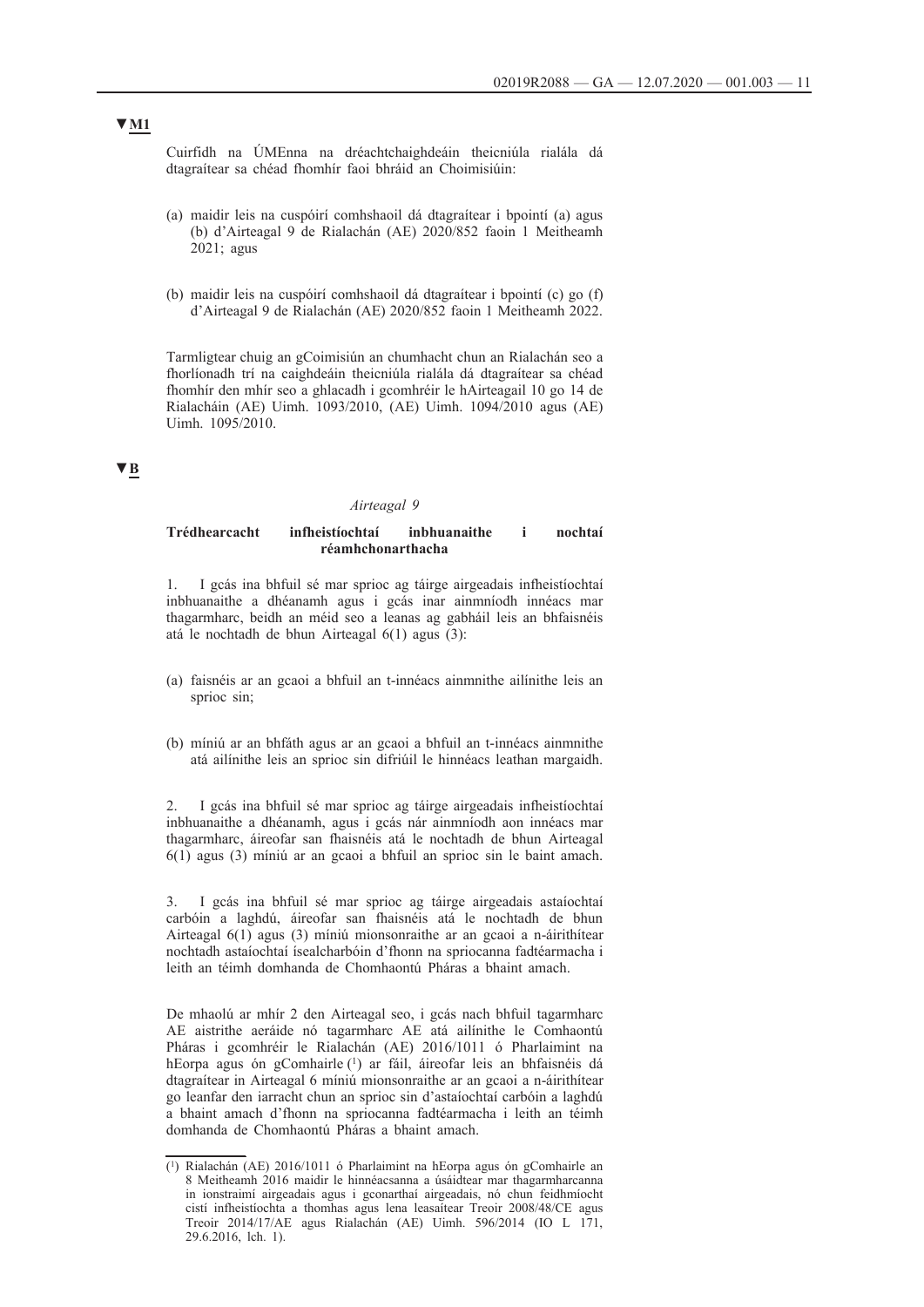4. San fhaisnéis atá le nochtadh de bhun Airteagal 6(1) agus (3), áireoidh rannpháirtithe sa mhargadh airgeadais léiriú ar an áit a bhfuil fáil ar an modheolaíocht a úsáidtear leis na hinnéacsanna dá dtagraítear i mír 1 den Airteagal seo chomh maith leis na tagarmharcanna dá dtagraítear sa dara fomhír de mhír 3 den Airteagal seo a ríomh.

# **▼M1**

4a. San fhaisnéis atá le nochtadh de bhun Airteagal 6(1) agus (3) den Rialachán seo, áireoidh rannpháirtithe margaidh airgeadais an fhaisnéis a cheanglaítear faoi Airteagal 5 de Rialachán (AE) 2020/852.

5. Déanfaidh na ÚMEnna, tríd an gComhchoiste, dréachtchaighdeáin theicniúla rialála a fhorbairt ina sonrófar na mionsonraí maidir le hábhar agus cur i láthair na faisnéise a bheidh le nochtadh de bhun mhíreanna 1 agus 4 den Airteagal seo.

# **▼B**

Nuair a bheidh na dréachtchaighdeáin theicniúla rialála dá dtagraítear sa chéad fhomhír den mhír seo á bhforbairt ag na ÚMEnna, cuirfear san áireamh na cineálacha éagsúla táirgí airgeadais, na cuspóirí atá acu dá dtagraítear i míreanna 1, 2 agus 3 agus na difríochtaí eatarthu chomh maith leis an aidhm nochtaí cruinne, cothroma, soiléire, nach bhfuil míthreorach, a dhéanamh, agus iad simplí agus gonta.

Cuirfidh na ÚMEnna na dréachtchaighdeáin theicniúla rialála dá dtagraítear sa chéad fhomhír faoi bhráid an Choimisiúin faoin 30 Nollaig 2020.

Tarmligtear cumhacht chuig an gCoimisiún chun an Rialachán seo a fhorlíonadh trí na caighdeáin theicniúla rialála dá dtagraítear sa chéad fhomhír a ghlacadh i gcomhréir le hAirteagail 10 go 14 de Rialacháin (AE) Uimh. 1093/2010, (AE) Uimh. 1094/2010 agus (AE) Uimh. 1095/2010.

## **▼M1**

6. Déanfaidh na ÚMEnna, tríd an gComhchoiste, dréachtchaighdeáin theicniúla rialála a fhorbairt ina sonrófar na mionsonraí maidir le hábhar agus cur i láthair na faisnéise dá dtagraítear i mír 4a den Airteagal seo.

Nuair a bheidh na dréachtchaighdeáin theicniúla rialála dá dtagraítear sa chéad fhomhír den mhír seo á bhforbairt, cuirfidh na ÚMEnna san áireamh na cineálacha éagsúla táirgí airgeadais, cuspóirí na dtáirgí dá dtagraítear i mír 4a den Airteagal seo agus na difríochtaí eatarthu chomh maith leis an aidhm nochtaí cruinne, cothroma, soiléire, nach bhfuil míthreorach, a dhéanamh, agus iad simplí agus gonta chomh maith, agus chun an cuspóir sin a bhaint amach, i gcás inar gá, dréachtleasuithe ar na caighdeáin theicniúla rialála dá dtagraítear i mír 5 den Airteagal seo a fhorbairt. Cuirfear san áireamh sna dréachtchaighdeáin theicniúla rialála na dátaí faoi seach maidir le cur i bhfeidhm a leagtar amach i bpointí (a) agus (b) d'Airteagal 27(2) de Rialachán (AE) 2020/852 maidir leis na cuspóirí comhshaoil a leagtar amach in Airteagal 9 den Rialachán sin.

Cuirfidh na ÚMEnna na dréachtchaighdeáin theicniúla rialála dá dtagraítear sa chéad fhomhír faoi bhráid an Choimisiúin:

- (a) faoin 1 Meitheamh 2021 maidir leis na cuspóirí comhshaoil dá dtagraítear i bpointí (a) agus (b) d'Airteagal 9 de Rialachán (AE) 2020/852 ; agus
- (b) faoin 1 Meitheamh 2022 maidir leis na cuspóirí comhshaoil dá dtagraítear i bpointí (c) go (f) d'Airteagal 9 de Rialachán (AE) 2020/852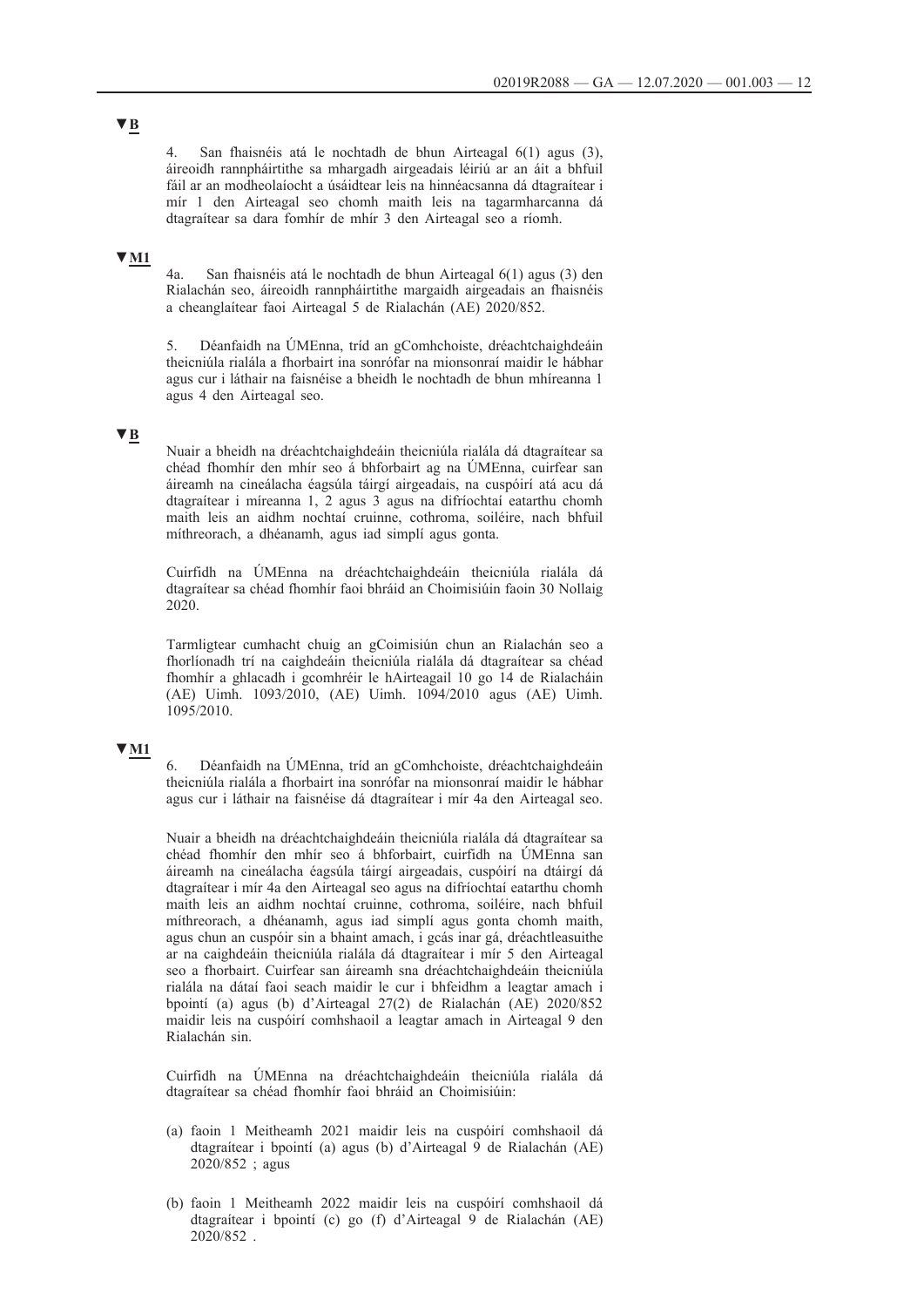# **▼M1**

Tarmligtear chuig an gCoimisiún an chumhacht chun an Rialachán seo a fhorlíonadh trí na caighdeáin theicniúla rialála dá dtagraítear sa chéad fhomhír den mhír seo a ghlacadh i gcomhréir le hAirteagail 10 go 14 de Rialacháin (AE) Uimh. 1093/2010, (AE) Uimh. 1094/2010 agus (AE) Uimh. 1095/2010.

# **▼B**

### *Airteagal 10*

## **Trédhearcacht cur chun cinn tréithe comhshaoil nó sóisialta agus infheistíochtaí inbhuanaithe ar láithreáin ghréasáin**

1. I gcás gach táirge airgeadais dá dtagraítear in Airteagal 8(1) agus in Airteagal 9(1), (2) agus (3), foilseoidh rannpháirtithe sa mhargadh airgeadais an fhaisnéis seo a leanas ar a láithreáin ghréasáin agus coinneoidh siad cothrom le dáta í:

- (a) tuairisc ar na tréithe comhshaoil nó sóisialta nó ar an gcuspóir infheistíochta inbhuanaithe;
- (b) faisnéis ar na modheolaíochtaí a úsáidtear chun measúnú, tomhas agus faireachán a dhéanamh ar na tréithe comhshaoil nó sóisialta nó ar thionchar na n-infheistíochtaí inbhuanaithe a roghnaíodh don táirge airgeadais, lena n-áirítear a fhoinsí sonraí, na critéir scagtha do na sócmhainní foluiteacha agus na táscairí inbhuanaitheachta ábhartha a úsáidtear chun tomhas a dhéanamh ar shaintréithe comhshaoil nó sóisialta nó ar thionchar inbhuanaithe foriomlán an táirge airgeadais;
- (c) an fhaisnéis dá dtagraítear in Airteagail 8 agus 9;
- (d) an fhaisnéis dá dtagraítear in Airteagal 11.

Beidh an fhaisnéis atá le nochtadh de bhun na chéad fhomhíre soiléir, gonta agus sothuigthe d'infheisteoirí. Foilseofar an fhaisnéis sin ar bhealach atá cruinn, cothrom, soiléir, ar bhealach nach mbeidh míthreorach, atá simplí agus beacht agus in áit fheiceálach ar an láithreán gréasáin ar a bhfuil rochtain éasca.

2. Forbróidh na ÚMEnna, trí mheán an Chomhchoiste, dréachtchaighdeáin theicniúla rialála ina sonrófar na mionsonraí maidir le hábhar na faisnéise dá dtagraítear i bpointí (a) agus (b) den chéad fhomhír de mhír 1, agus na ceanglais maidir le cur i láthair dá dtagraítear sa dara fomhír den mhír sin.

Nuair a bheidh na dréachtchaighdeáin theicniúla rialála dá dtagraítear sa chéad fhomhír den mhír seo á bhforbairt ag na ÚMEnna, cuirfear san áireamh na cineálacha éagsúla táirgí airgeadais, na saintréithe agus na cuspóirí a ghabhann leo amhail dá dtagraítear i mír 1 agus na difríochtaí eatarthu. Tabharfaidh na ÚMEnna na caighdeáin theicniúla rialála cothrom le dáta i bhfianaise forbairtí rialála agus teicneolaíochta.

Cuirfidh na ÚMEnna na dréachtchaighdeáin theicniúla rialála dá dtagraítear sa chéad fhomhír faoi bhráid an Choimisiúin faoin 30 Nollaig 2020.

Tarmligtear cumhacht chuig an gCoimisiún an Rialachán seo a fhorlíonadh trí na caighdeáin theicniúla rialála dá dtagraítear sa chéad fhomhír a ghlacadh i gcomhréir le hAirteagail 10 go 14 de Rialacháin (AE) Uimh. 1093/2010, (AE) Uimh. 1094/2010 agus (AE) Uimh. 1095/2010.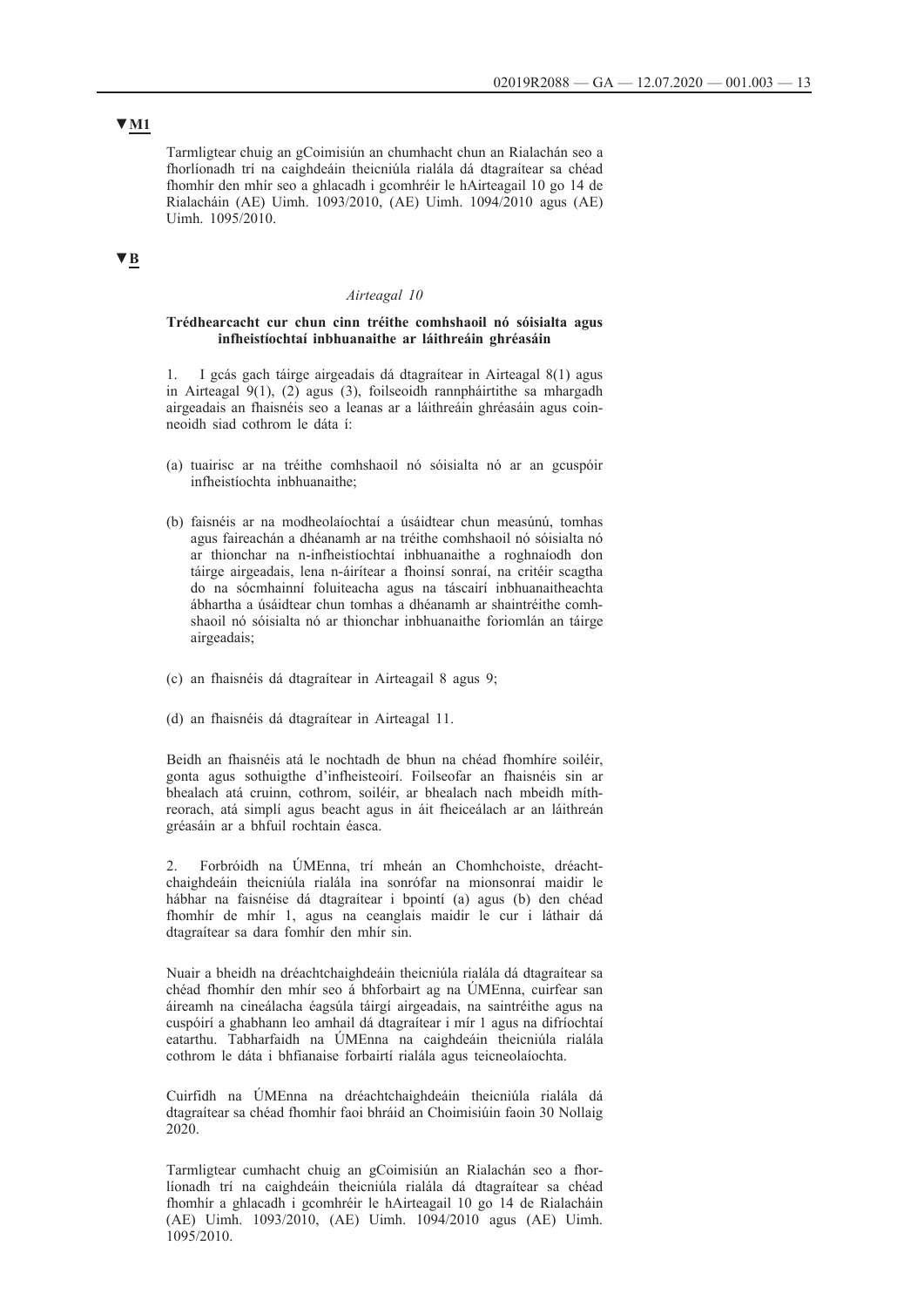## *Airteagal 11*

### **Trédhearcacht cur chun cinn tréithe comhshaoil nó sóisialta agus infheistíochtaí inbhuanaithe i dtuarascálacha tréimhsiúla**

1. I gcás ina gcuireann rannpháirtithe sa mhargadh airgeadais táirge airgeadais ar fáil amhail dá dtagraítear in Airteagal 8(1) nó in Airteagal 9(1), (2) nó (3), áireoidh siad tuairisc ar na nithe seo a leanas ina dtuarascálacha tréimhsiúla:

- (a) i gcás táirge airgeadais amhail dá dtagraítear in Airteagal 8(1), a mhéid a bhaintear tréithe comhshaoil nó sóisialta amach;
- (b) le haghaidh táirge airgeadais amhail dá dtagraítear in Airteagal 9(1), (2) nó (3):
	- (i) tionchar foriomlán an táirge airgeadais ó thaobh na hinbhuanaitheachta de trí bhíthin táscairí inbhuanaitheachta ábhartha; nó
	- (ii) i gcás inar ainmníodh innéacs mar thagarmharc, comparáid idir tionchar foriomlán atá ag an táirge airgeadais ó thaobh na hinbhuanaitheachta de leis an innéacs ainmnithe agus le tionchair an innéacs leathan margaidh trí tháscairí inbhuanaitheachta;

## **▼M1**

- (c) nua do tháirge airgeadais faoi réir Airteagal 5 de Rialachán(AE) 2020/852 ó Pharlaimint na hEorpa agus ón gComhairle, an fhaisnéis a cheanglaítear faoin Airteagal sin;
- (d) do tháirge airgeadais faoi réir Airteagal 6 de Rialachán (AE) 2020/852 ó Pharlaimint na hEorpa agus ón gComhairle, an fhaisnéis a cheanglaítear faoin Airteagal sin.

### **▼B**

- 2. Déanfar an fhaisnéis dá dtagraítear i mír 1 den Airteagal seo a nochtadh mar seo a leanas:
- (a) i gcás BCIManna, sa tuarascáil bhliantúil dá dtagraítear in Airteagal 22 de Threoir 2011/61/AE;
- (b) i gcás gnóthas árachais, ar bhonn bliantúil i scríbhinn i gcomhréir le hAirteagal 185(6) de Threoir 2009/138/CE;
- (c) i gcás IORPanna, sa tuarascáil bhliantúil dá dtagraítear in Airteagal 29 de Threoir (AE) 2016/2341;
- (d) i gcás bainisteoirí um chistí caipitil fiontair cáilitheacha, sa tuarascáil bhliantúil dá dtagraítear in Airteagal 12 de Rialachán (AE) Uimh. 345/2013;
- (e) i gcás bainisteoirí um chistí fiontraíochta sóisialta cáilitheacha, sa tuarascáil bhliantúil dá dtagraítear in Airteagal 13 de Rialachán (AE) Uimh. 346/2013;
- (f) i gcás déantóirí táirgí pinsin, i scríbhinn sa tuarascáil bhliantúil nó i dtuarascáil i gcomhréir leis an dlí náisiúnta;
- (g) i gcás cuideachtaí bainistíochta GCUI, sa tuarascáil bhliantúil dá dtagraítear in Airteagal 69 de Threoir 2009/65/CE;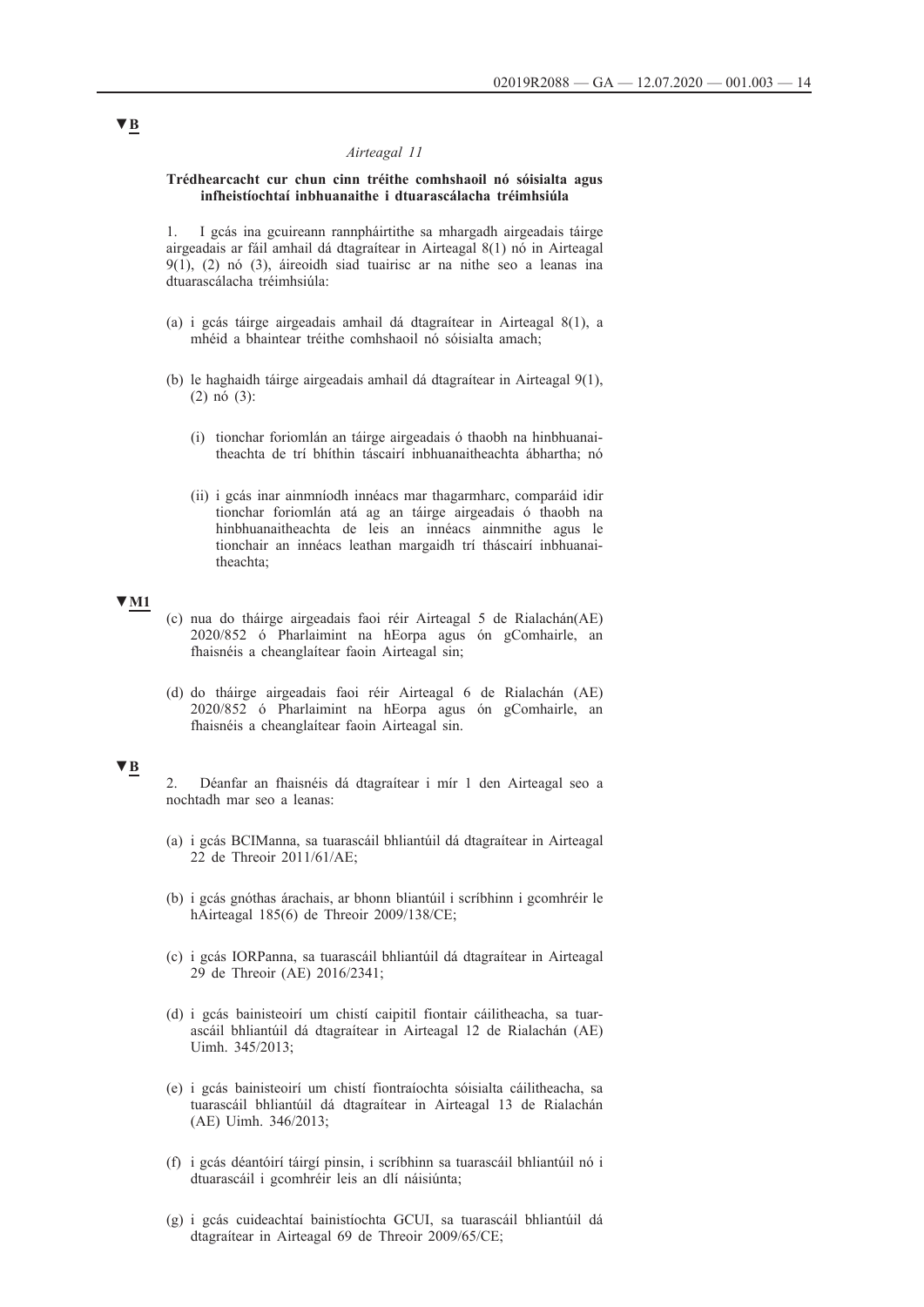- (h) i gcás gnólachtaí infheistíochta a sholáthraíonn bainistíocht punainne, i dtuarascáil thréimhsiúil dá dtagraítear in Airteagal 25(6) de Threoir 2014/65/AE;
- (i) i gcás institiúidí creidmheasa a sholáthraíonn bainistíocht punainne, go bliantúil sna tuarascálacha tréimhsiúla dá dtagraítear in Airteagal 25(6) de Threoir 2014/65/AE;
- (j) i gcás soláthraithe TPPU, i ráiteas sochair TPPU dá dtagraítear in Airteagal 36 de Rialachán (AE) 2019/1238.

3. Chun críocha mhír 1 den Airteagal seo, féadfaidh rannpháirtithe sa mhargadh airgeadais an fhaisnéis i dtuarascálacha bainistíochta a úsáid i gcomhréir le hAirteagal 19 de Threoir 2013/34/AE nó an fhaisnéis i ráitis neamhairgeadais a úsáid i gcomhréir le hAirteagal 19a den Treoir sin i gcás inarb iomchuí.

# **▼M1**

4. Déanfaidh na ÚMEnna, tríd an gComhchoiste, dréachtchaighdeáin theicniúla rialála a fhorbairt ina sonrófar na mionsonraí maidir le cur i láthair agus ábhar na faisnéise dá dtagraítear i bpointí (a) agus (b) de mhír 1.

## **▼B**

Nuair a bheidh na dréachtchaighdeáin theicniúla rialála dá dtagraítear sa chéad fhomhír á bhforbairt ag na ÚMEnna, cuirfear san áireamh na cineálacha éagsúla táirgí airgeadais, na saintréithe agus na cuspóirí a ghabhann leo agus na difríochtaí eatarthu. Tabharfaidh na ÚMEnna na caighdeáin theicniúla rialála cothrom le dáta i bhfianaise forbairtí rialála agus teicneolaíochta.

Cuirfidh na ÚMEnna na dréachtchaighdeáin theicniúla rialála sin dá dtagraítear sa chéad fhomhír faoi bhráid an Choimisiúin faoin 30 Nollaig 2020.

Tarmligtear cumhacht chuig an gCoimisiún chun an Rialachán seo a fhorlíonadh trí na caighdeáin theicniúla rialála dá dtagraítear sa chéad fhomhír a ghlacadh i gcomhréir le hAirteagail 10 go 14 de Rialacháin (AE) Uimh. 1093/2010, (AE) Uimh. 1094/2010 agus (AE) Uimh. 1095/2010.

## **▼M1**

5. Déanfaidh na ÚMEnna, tríd an gComhchoiste, dréachtchaighdeáin theicniúla rialála a fhorbairt ina sonrófar na mionsonraí maidir le hábhar agus cur i láthair na faisnéise dá dtagraítear i bpointí (c) agus (d) de mhír 1.

Nuair a bheidh na dréachtchaighdeáin theicniúla rialála dá dtagraítear sa chéad fhomhír den mhír seo á bhforbairt ag na ÚMEnna, cuirfidh na ÚMEnna san áireamh na cineálacha éagsúla táirgí airgeadais, na saintréithe agus na cuspóirí a ghabhann leo agus na difríochtaí eatarthu agus i gcás inar gá, déanfaidh siad dréachtleasuithe ar na caighdeáin theicniúla rialála dá dtagraítear i mír 4 den Airteagal seo a fhorbairt. Cuirfear san áireamh sna dréachtchaighdeáin theicniúla rialála na dátaí faoi seach maidir le cur i bhfeidhm a leagtar amach i bpointí (a) agus (b) d'Airteagal 27(2) de Rialachán (AE) 2020/852 maidir leis na cuspóirí comhshaoil a leagtar amach in Airteagal 9 den Rialachán sin. Tabharfaidh na ÚMEnna na caighdeáin theicniúla rialála cothrom le dáta i bhfianaise forbairtí rialála agus teicneolaíochta.

Cuirfidh na ÚMEnna na dréachtchaighdeáin theicniúla rialála dá dtagraítear sa chéad fhomhír faoi bhráid an Choimisiúin: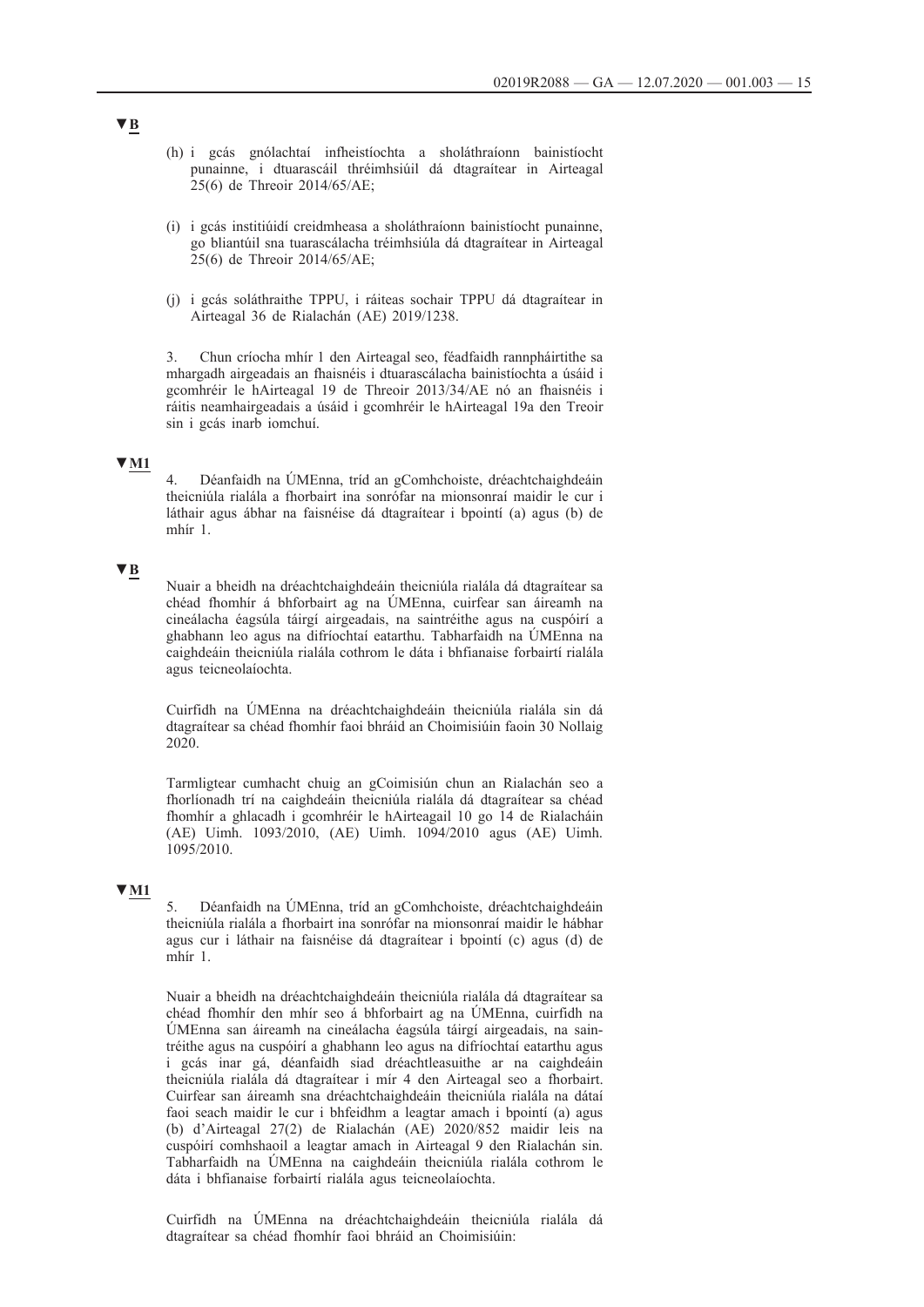- (a) faoin 1 Meitheamh 2021 maidir leis na cuspóirí comhshaoil dá dtagraítear i bpointí (a) agus (b) d'Airteagal 9 de Rialachán (AE) 2020/852 ; agus
- (b) faoin 1 Meitheamh 2022 maidir leis na cuspóirí comhshaoil dá dtagraítear i bpointí (c) go (f) d'Airteagal 9 de Rialachán (AE) 2020/852 .

Tarmligtear chuig an gCoimisiún an chumhacht chun an Rialachán seo a fhorlíonadh trí na caighdeáin theicniúla rialála dá dtagraítear sa chéad fhomhír den mhír seo a ghlacadh i gcomhréir le hAirteagail 10 go 14 de Rialacháin (AE) Uimh. 1093/2010, (AE) Uimh. 1094/2010 agus (AE) Uimh. 1095/2010.

## **▼B**

### *Airteagal 12*

## **Athbhreithniú ar nochtaí**

1. Áiritheoidh rannpháirtithe sa mhargadh airgeadais go gcoimeádfar cothrom le dáta aon fhaisnéis a fhoilsítear i gcomhréir le hAirteagal 3, 5 nó 10. I gcás ina leasaíonn rannpháirtithe margaidh airgeadais faisnéis den sórt sin, foilseofar míniú soiléir ar leasú mar sin ar an láithreán gréasáin céanna.

2. Beidh mír 1 i bhfeidhm *mutatis mutandis* i gcás comhairleoirí airgeadais maidir le faisnéis ar bith a fhoilsítear i gcomhréir le hAirteagail 3 agus 5.

### *Airteagal 13*

## **Cumarsáid mhargaíochta**

1. Gan dochar do reachtaíocht earnála níos righne, go háirithe Treoracha 2009/65/CE, 2014/65/AE agus (AE) 2016/97 agus Rialachán (AE) Uimh. 1286/2014, áiritheoidh rannpháirtithe sa mhargadh airgeadais agus comhairleoirí airgeadais nach mbréagnaíonn a gcumarsáid mhargaíochta an fhaisnéis a nochtar de bhun an Rialacháin seo.

2. Féadfaidh na ÚMEnna, trí mheán an Chomhchoiste, dréachtchaighdeáin theicniúla cur chun feidhme a dhréachtú chun cur i láthair caighdeánach na faisnéise ar chur chun cinn tréithe comhshaoil nó sóisialta agus infheistíochtaí inbhuanaithe a chinneadh.

Tarmligtear cumhacht chuig an gCoimisiún chun na caighdeáin theicniúla chur chun feidhme dá dtagraítear sa chéad fhomhír a ghlacadh i gcomhréir le hAirteagal 15 de Rialacháin (AE) Uimh. 1093/2010, (AE) Uimh. 1094/2010 agus (AE) Uimh. 1095/2010.

### *Airteagal 14*

#### **Na húdaráis inniúla**

1. Áiritheoidh Ballstáit go ndéanfaidh údaráis inniúla a ainmneofar i gcomhréir le reachtaíocht earnála, go háirithe an reachtaíocht earnála dá dtagraítear in Airteagal 6(3) den Rialachán seo, agus i gcomhréir le Treoir 2013/36/AE, faireachán ar chomhlíonadh cheanglais an Rialacháin seo ag rannpháirtithe margaidh airgeadais agus ag chomhairleoirí airgeadais. Beidh na cumhachtaí maoirseachta agus imscrúdaithe uile ag na húdaráis inniúla atá riachtanach chun a gcuid feidhmeanna a fheidhmiú faoin Rialachán seo.

## **▼M1**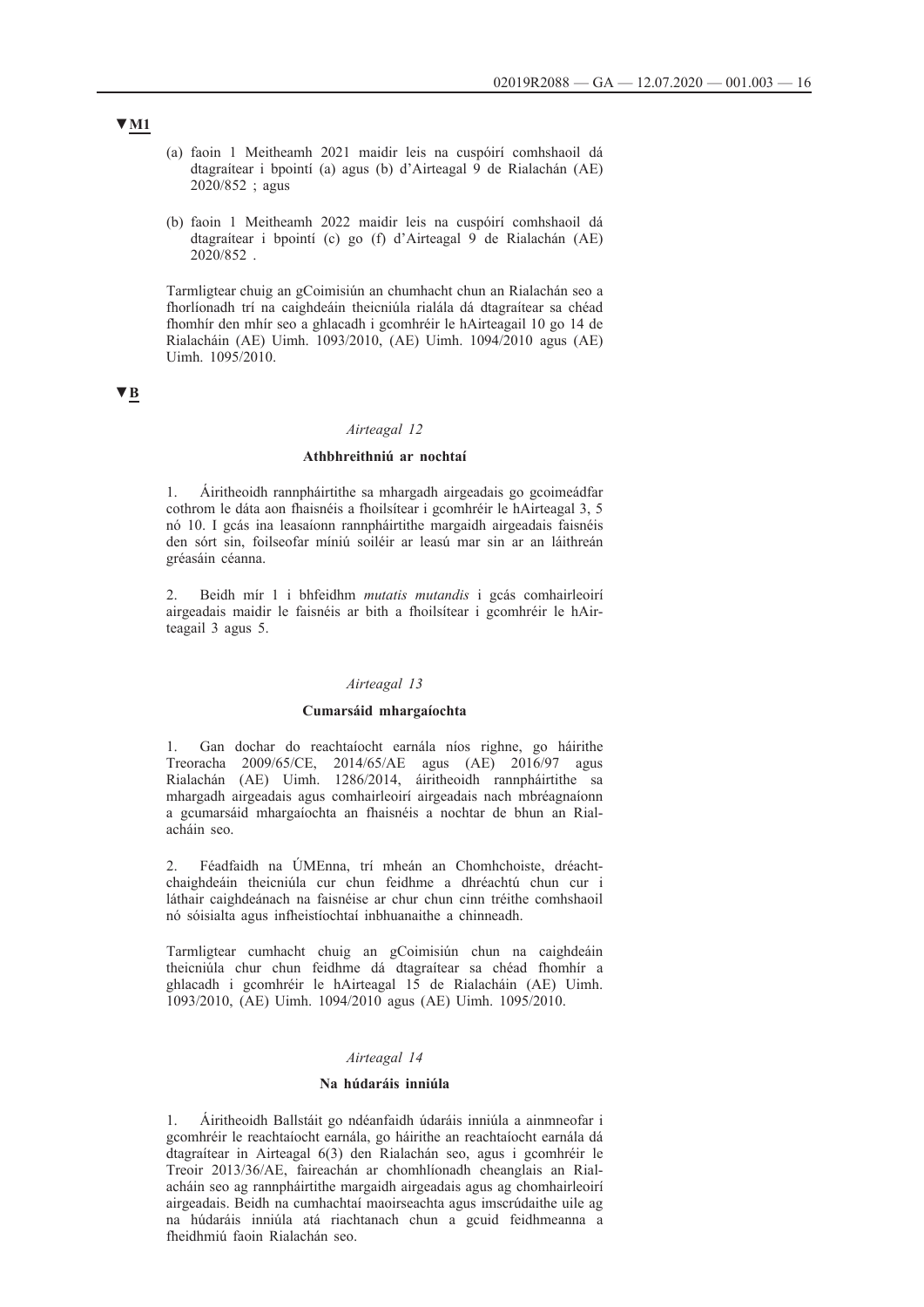2. Chun críocha an Rialacháin seo, comhoibreoidh na húdaráis inniúla lena chéile agus tabharfaidh siad, gan aon mhoill mhíchuí, pé faisnéis dá chéile arb ábhartha chun críocha a gcuid dualgas a chomhlíonadh faoin Rialachán seo.

### *Airteagal 15*

## **Trédhearcacht i gcás IORPanna agus idirghabhálaithe árachais**

1. Foilseoidh IORPanna an fhaisnéis dá dtagraítear in Airteagail 3 go 7 agus sa chéad fhomhír d'Airteagal 10(1) den Rialachán seo i gcomhréir le pointe (f) d'Airteagal 36(2) de Threoir (AE) 2016/2341.

2. Cuirfidh idirghabhálaithe árachais an fhaisnéis dá dtagraítear in Airteagal 3, Airteagal 4(5), Airteagal 5, Airteagal 6 agus sa chéad fhomhír d'Airteagal 10(1), den Rialachán seo i gcomhréir le hAirteagal 23 de Threoir (AE) 2016/97.

## *Airteagal 16*

## **Táirgí pinsin a chumhdaítear le Rialachán (CE) Uimh. 883/2004 agus (CE) Uimh. 987/2009**

1. Féadfaidh na Ballstáit cinneadh ar an Rialachán seo a chur i bhfeidhm ar mhonaróirí táirgí pinsin atá ag oibriú scéimeanna slándála sóisialta a chumhdaítear faoi Rialacháin (CE) Uimh. 883/2004 agus (CE) Uimh. 987/2009. Ina leithéid de chásanna, áireoidh monaróirí táirgí pinsin dá dtagraítear i bpointe (1)(d) d'Airteagal 2 den Rialachán seo monaróirí táirgí pinsin a oibríonn scéimeanna náisiúnta slándála sóisialaí agus táirgí pinsin dá dtagraítear i bpointe (8) d'Airteagal 2 den Rialachán seo. Sa chás sin, maidir leis an sainmhíniú ar tháirgí pinsin i bpointe (8) d'Airteagal 2 den Rialachán seo, measfar go mbeidh tárgaí pinsin san áireamh dá dtagraítear sa chéad abairt.

2. Cuirfidh na Ballstáit an Coimisiún agus na ÚMEnna ar an eolas faoin aon chinntí a dhéanfar de bhun mhír 1.

### *Airteagal 17*

## **Díolúintí**

1. Ní bheidh feidhm ag an Rialachán seo i gcás idirghabhálaithe árachais a chuireann comhairle árachais ar fáil maidir le IBIPanna ná i gcás gnólachtaí infheistíochta a chuireann comhairle infheistíochta ar fáil agus ar fiontair iad, beag beann ar a bhfoirm dhlíthiúil, lena n-áirítear daoine nádúrtha agus daoine féinfhostaithe ar choinníoll go bhfostaíonn siad níos lú ná triúr.

2. Féadfaidh na Ballstáit cinneadh a dhéanamh an Rialachán seo a chur i bhfeidhm ar idirghabhálaithe árachais a chuireann comhairle árachais ar fáil maidir le IBIPanna nó ar ghnólachtaí infheistíochta a chuireann comhairle infheistíochta dá dtagraítear i mír 1 ar fáil.

3. Cuirfidh na Ballstáit an Coimisiún agus na ÚMEnna ar an eolas faoin aon chinntí a dhéantar de bhun mhír 2.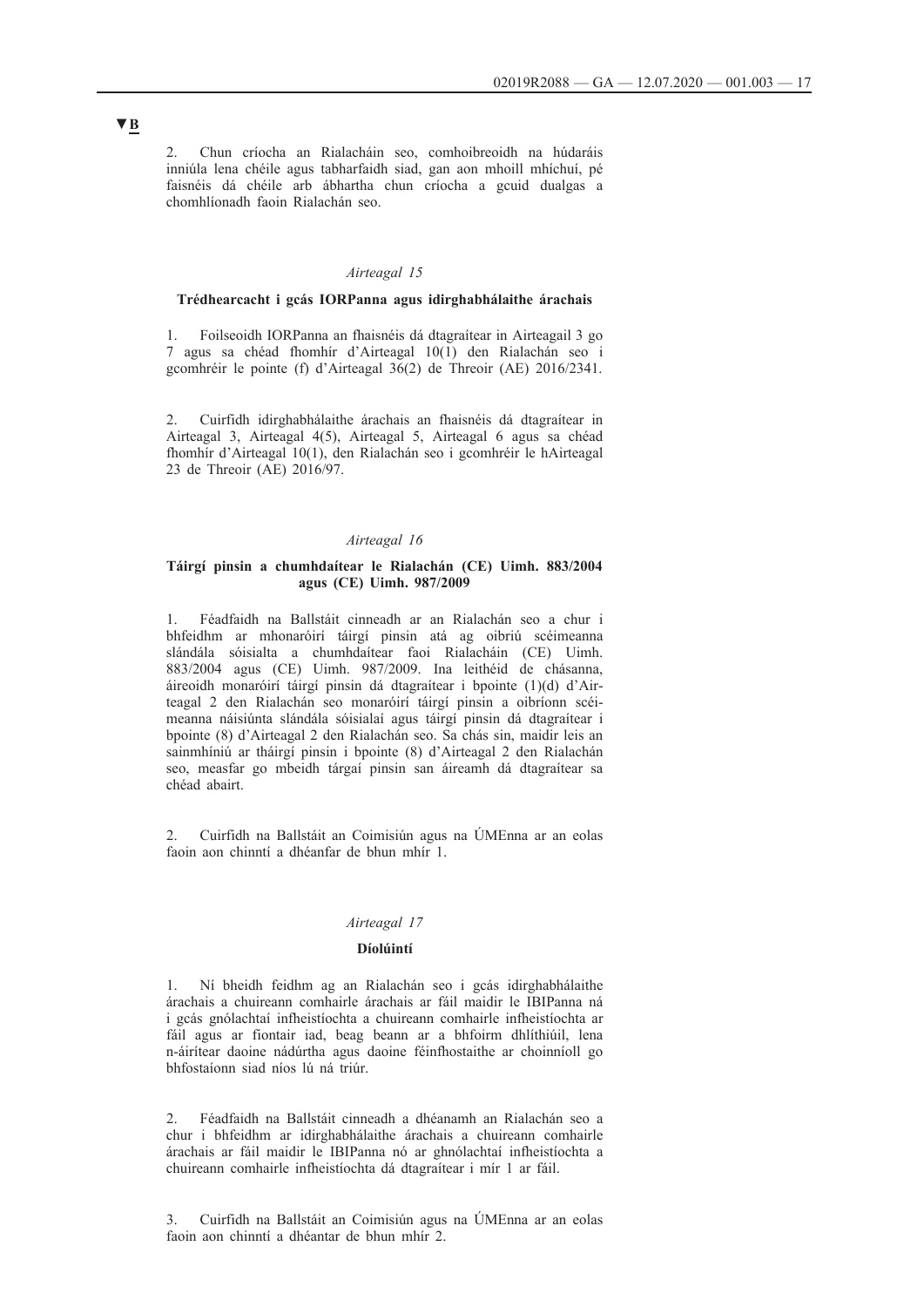### *Airteagal 18*

## **Tuarascáil**

Déanfaidh na ÚMEnna breithniú ar mhéid na nochtaí deonacha i gcomhréir le pointe (a) d'Airteagal 4(1) agus pointe (a) d'Airteagal 7(1). Faoin 10 Meán Fómhair 2022 agus gach bliain ina dhiadh sin, cuirfidh na ÚMEnna tuarascáil bhliantúil faoi bhráid an Choimisiúin maidir le dea-chleachtais agus déanfaidh siad moltaí maidir le caighdeáin dheonacha tuairiscithe. Sa tuarascáil bhliantúil sin, déanfar impleachtaí na gcleachtas díchill chuí ar nochtaí a mheas faoin Rialachán seo agus tabharfaidh sí treoir maidir leis an ábhar seo. Déanfar an tuarascáil sin a chur ar fáil go poiblí agus é a tharchur chuig Parlaimint na hEorpa agus chuig an gComhairle.

### *Airteagal 19*

### **Meastóireacht**

1. Faoin 30 Nollaig 2022, déanfaidh an Coimisiún meastóireacht ar chur i bhfeidhm an Rialacháin seo, agus déanfaidh sé an méid a leanas a mheas go háirithe:

- (a) ar cheart an tagairt do mheánlíon fostaithe in Airteagal 4(3) agus (4) a choinneáil, a ionadú nó a bheith in éineacht le critéir eile, agus déanfaidh sé leas agus comhréireacht an ualaigh riaracháin bhaintigh a mheas;
- (b) an gcuirtear isteach ar fheidhmiú an Rialacháin seo de thoradh easpa sonraí nó a gcáilíocht a bheith fo-optamach, lena n-áirítear táscairí maidir le drochthionchair ó thaobh tosca inbhuanaitheachta de ag cuideachtaí infheistiúcháin.

2. Beidh an measúnú dá dtagraítear i mír 1 in éineacht le togra reachtach, más iomchuí.

### *Airteagal 20*

### **Teacht i bhfeidhm agus cur i bhfeidhm**

1. Tiocfaidh an Rialachán seo i bhfeidhm an fichiú lá tar éis lá a fhoilsithe in *Iris Oifigiúil an Aontais Eorpaigh*.

2. Beidh feidhm ag an Rialachán seo ón 10 Márta 2021.

## **▼M1**

- 3. De mhaolú ar mhír 2 den Airteagal seo:
- (a) Beidh feidhm ag Airteagail 4(6) agus (7), 8(3), 9(5) 10(2), 11(4) agus 13(2) ó 29 Nollaig 2019;
- (b) Beidh feidhm ag Airteagail 2a, 8(4), 9(6) agus 11(5) ón 12 Iúil 2020;
- (c) Beidh feidhm ag Airteagail 8(2a) agus 9(4a):
	- (i) maidir leis na cuspóirí comhshaoil dá dtagraítear i bpointí (a) agus (b) d'Airteagal 9 de Rialachán (AE) 2020/852 , ó 1 Eanáir 2022; agus